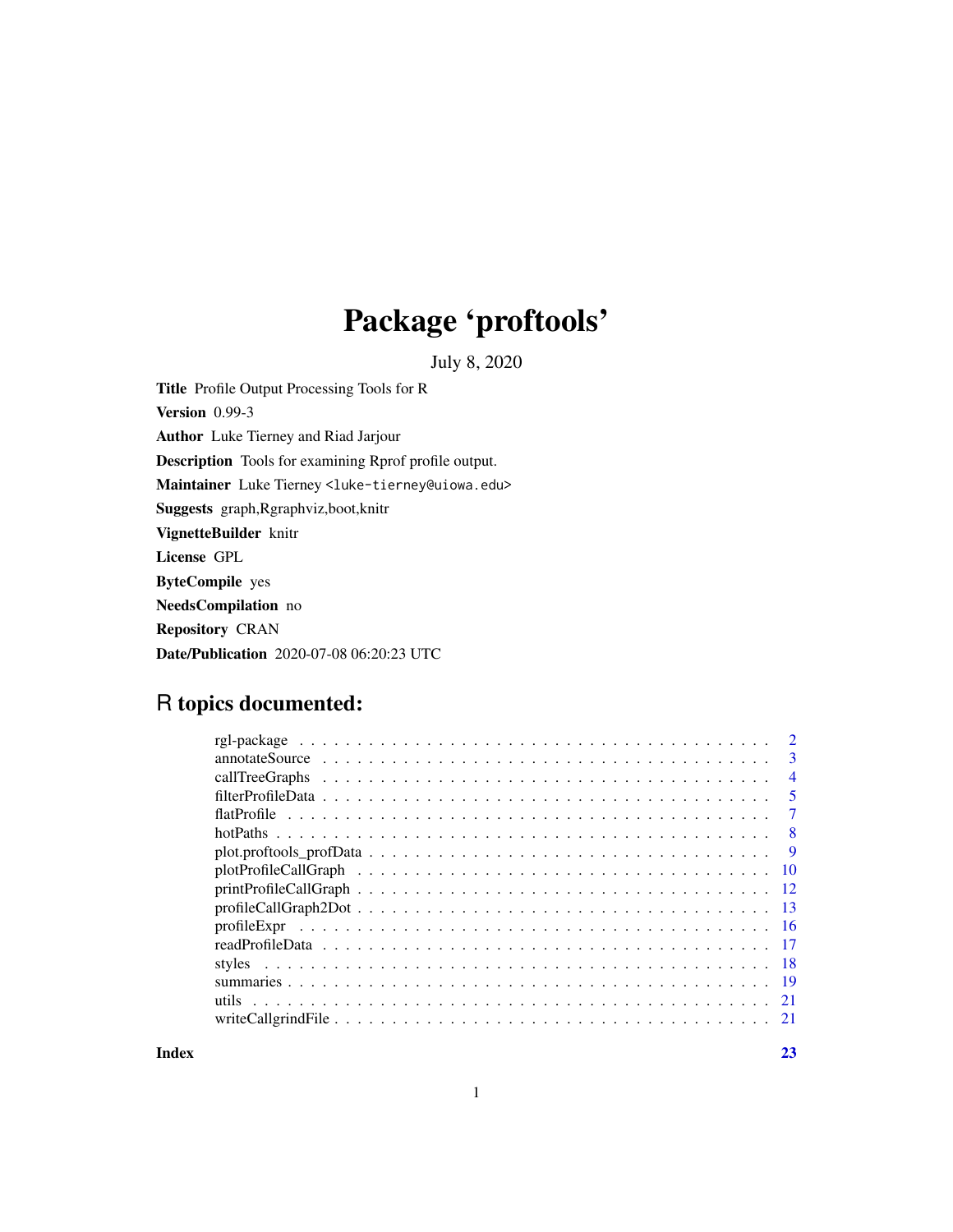<span id="page-1-0"></span>

## **Description**

Tools for examining and displaying ouptut from the Rprof R profiling tool.

#### Details

proftools provides a set of tools for summarizing and displaying time profile outpus produced by R's [Rprof](#page-0-0).

The starting point for a profiling analysis using **proftools** is to profile code using [Rprof](#page-0-0) and then use [readProfileData](#page-16-1) to read in the profile data into a sutable format for furhter processing. An alternative is to use the [profileExpr](#page-15-1) function to handle profiling and reading in one step. The function [filterProfileData](#page-4-1) can be used to narrow the profile data to particular regions of interest.

The summary functions [funSummary](#page-18-1) and [callSummary](#page-18-1) produce summaries at the function and call level. [pathSummary](#page-18-1) produces a summary for each unique call stack, or path; and [hotPaths](#page-7-1) identifies produces path data ordered to show the hottest paths first.

If source information is recorded when profiling then [srcSummary](#page-18-1) to show profiling by source lines, and [annotateSource](#page-2-1) produces an annotated version of the source files.

The [plot](#page-0-0) method for profile data objects can produce call graphs, tree maps, flame graphs, and time graphs; the type argument choses the particular visualization to produce. These graphs can also be produced by the functions [plotProfileCallGraph](#page-9-1), [calleeTreeMap](#page-3-1), and [flameGraph](#page-3-1).

The function [writeCallgrindFile](#page-20-1) writes a file for use by the codekcachegrind program available on some operating systems.

#### [flatProfile](#page-6-1)

## Examples

```
pd <- readProfileData(system.file("samples", "glmEx.out", package="proftools"))
funSummary(pd)
callSummary(pd)
pathSummary(pd)
hotPaths(pd)
plot(pd)
plot(filterProfileData(pd, focus = "glm", self.pct=1, total.pct=10))
```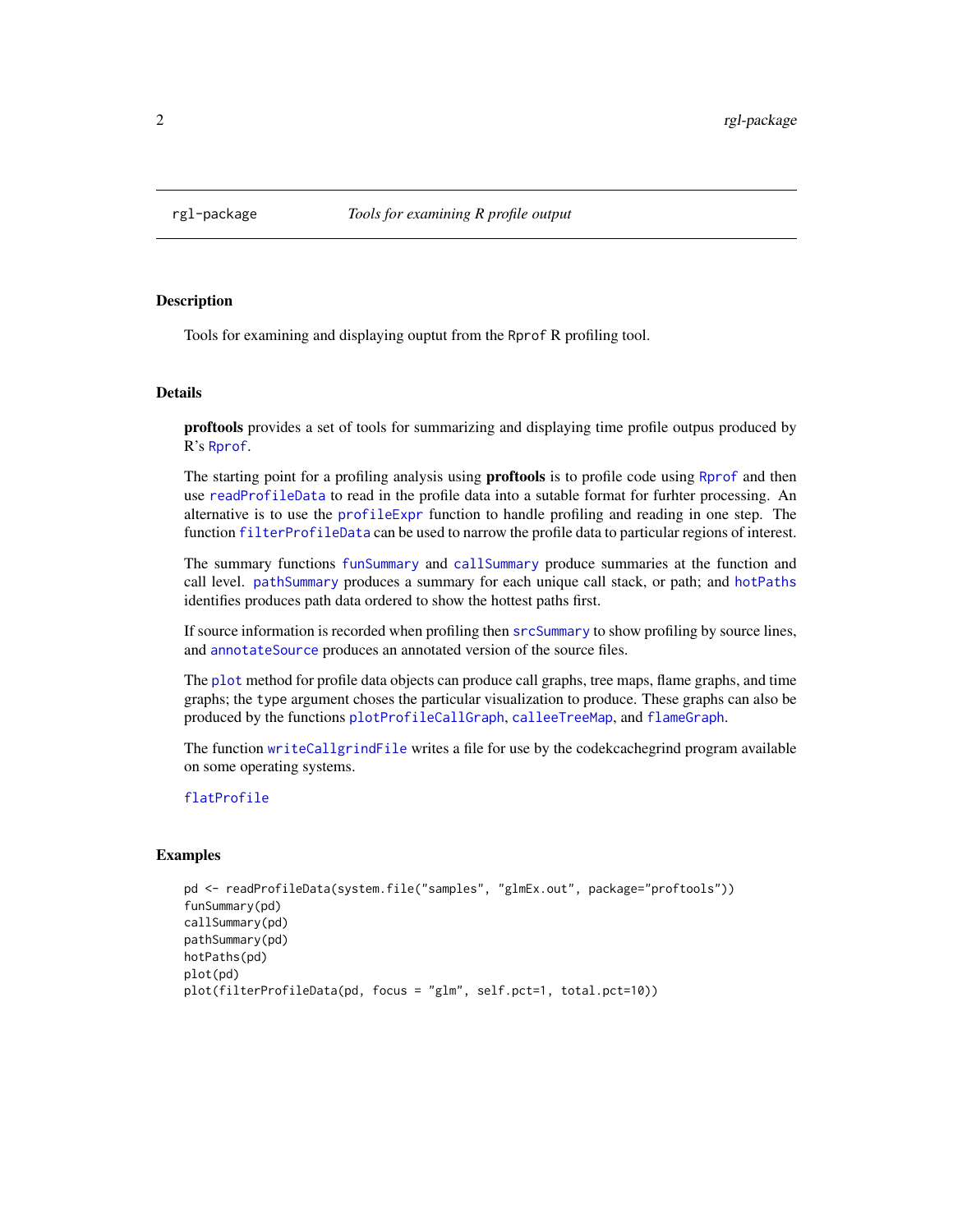<span id="page-2-1"></span><span id="page-2-0"></span>annotateSource *Annotate Source Files*

## Description

Annotates source files with profile information.

#### Usage

```
annotateSource(pd, value = c("pet", "time", "hits"), GC = TRUE,sep = ": ", show = TRUE, ...)
```
#### Arguments

| pd    | profile data as returned by readProfileData.                |
|-------|-------------------------------------------------------------|
| value | character; show result as percentage, time, or hits.        |
| GC    | logical; include GC information or not.                     |
| sep   | character; separator between profile info and source lines. |
| show  | logical; if true, show files with file. show.               |
|       | additional arguments for file.show.                         |

## Details

For lines that appear in the stack trace the percent time and, optionally, GC time are shown before each line.

## Value

A list of character vectors of the annotated file lines.

#### Author(s)

Luke Tierney

## See Also

[Rprof](#page-0-0), [summaryRprof](#page-0-0), [flatProfile](#page-6-1), [filterProfileData](#page-4-1), [readProfileData](#page-16-1), [srcSummary](#page-18-1)

## Examples

```
## This defines the function rw()
source(system.file("samples", "rw.R", package="proftools"))
## Execute the function and collect profile data
Rprof(tmp <- tempfile(), gc.profiling = TRUE, line.profiling = TRUE)
w <- rw(200000)
Rprof(NULL)
```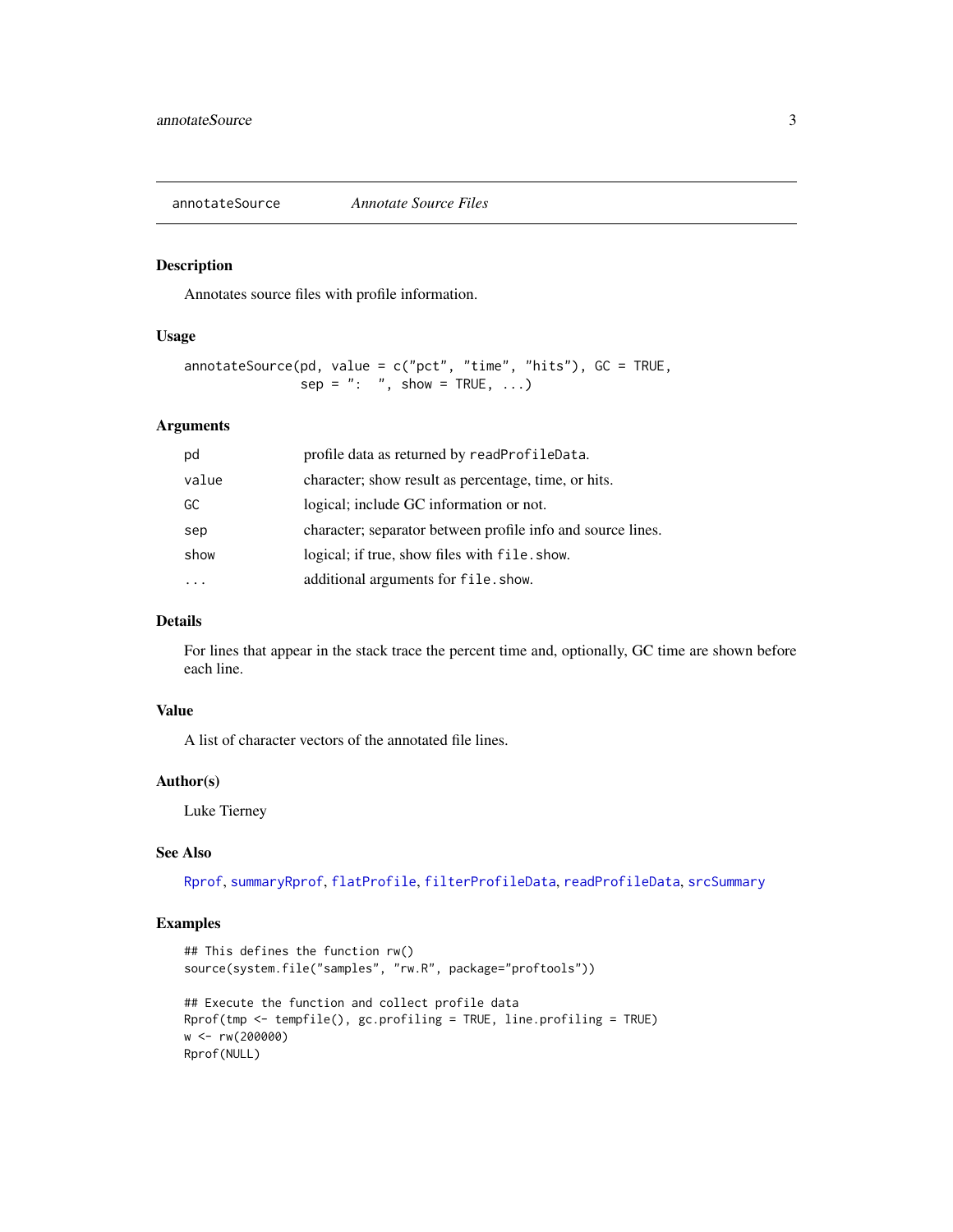```
pd <- readProfileData(tmp)
unlink(tmp)
## Annotate the sources
annotateSource(pd)
```
callTreeGraphs *Call Tree Graphs*

#### <span id="page-3-1"></span>Description

Produce a flame graph or a callee tree map for the call tree in a profile stack trace.

#### Usage

```
flameGraph(pd, svgfile, order = c("hot", "alpha", "time"),
          colormap = NULL, srclines = FALSE, cex = 0.75,
          main = "Call Graph", tooltip = FALSE)
calleeTreeMap(pd, srclines = FALSE, cex = 0.75, colormap = NULL,
             main = "Callee Tree Map", squarify = FALSE, border = NULL)
## S3 method for class 'proftools_calleeTreeMap'
identity(x, n = 1, print = FALSE, ...)## S3 method for class 'proftools_flameGraph'
identify(x, n = 1, print = FALSE,
                                        outline = FALSE, ...)
```
#### Arguments

| pd       | profile data as returned by readProfileData.                             |
|----------|--------------------------------------------------------------------------|
| svgfile  | character; name for SVG output file.                                     |
| order    | character; see details below.                                            |
| colormap | a function or NULL; see details below.                                   |
| srclines | logical; include source information, if available, or not.               |
| cex      | numeric character expansion value.                                       |
| main     | character; plot title.                                                   |
| tooltip  | logical; whether SVG should show details in tooltips.                    |
| border   | character or NULL; border color for rectangles.                          |
| squarify | logical; whether the squarified tiling algorithm should be used.         |
| X        | flameGraph of calleeTreeMap object to use.                               |
| n        | integer; number of items to identify.                                    |
| print    | logical; whether to print result on each click.                          |
| outline  | logical; whether to outline rectangles corresponding to identified call. |
| $\cdots$ | Further arguments for the identify methods; currently ignored.           |

<span id="page-3-0"></span>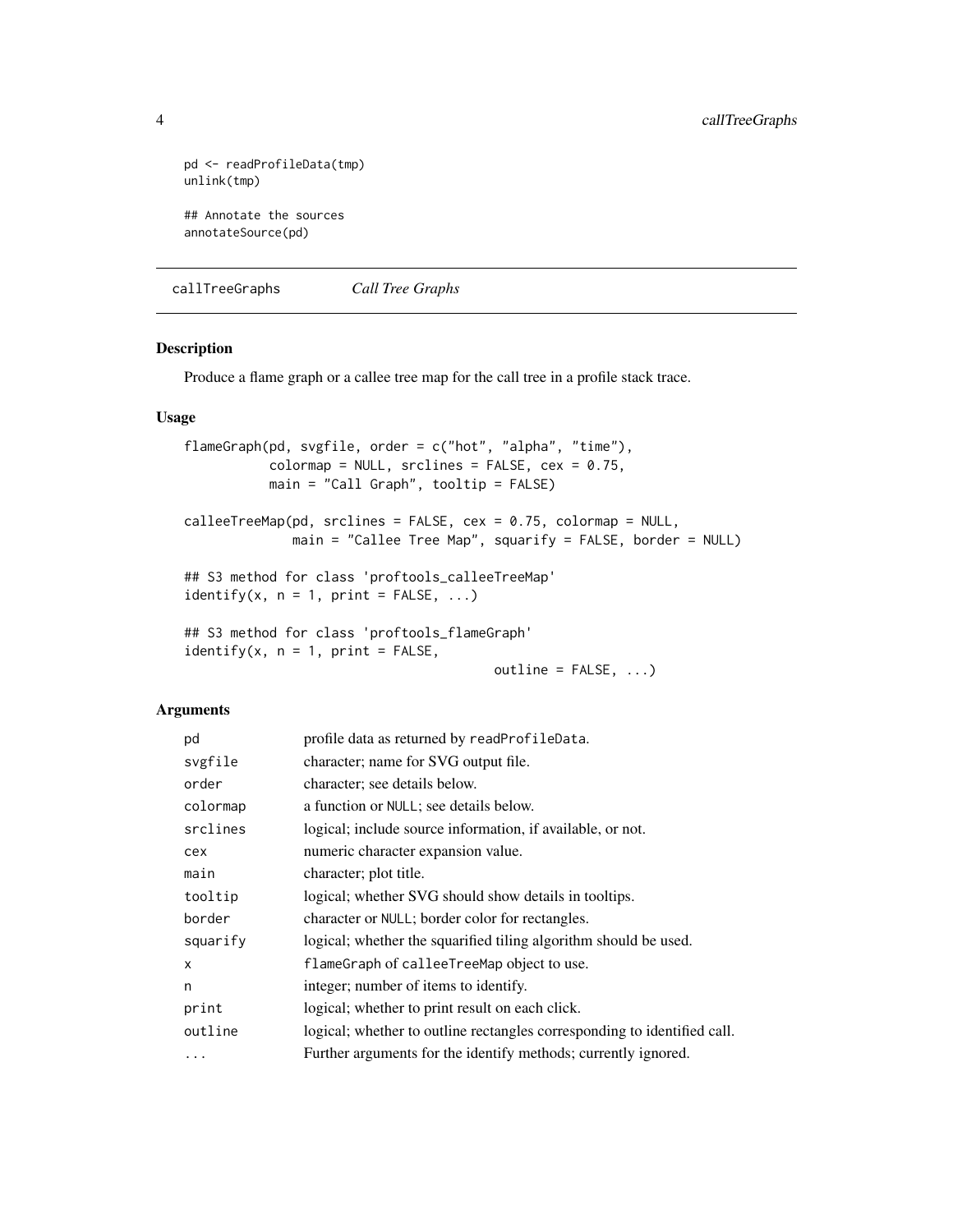#### <span id="page-4-0"></span>filterProfileData 5

#### Details

calleeTreeMap shows a tree map of the calls in a stack trace's call tree. The tiling algorithm used depends on the squarify argument. If squarify is TRUE then the *squarified* algorithm is used; otherwise, the longer side is partitioned.

flameGraph produces a *flame graph* of the call tree. The vertical positions of rectangles represent call depth on the stack. The widths of the rectangles represent the amount of time spent in a call at a particular call or set of calls at a particular depth. The order argument determines the ordering of call rectangles at a particular level within a call at the lower level. The "alpha" ordering orders the calls alphabetically; "hot" uses the hot path ordering with the call with the largest amount of time first. The "time" ordering preserves the original time ordering within the stack trace file.

Default colors are based on the rainbow palette. Alternative colors can be specified by a colormap function. This function is called with three argument vectors, with one element for each rectangle. The arguments are the function name, call depth, and number of hits.

The results returned by flameGraph and calleeTreeMap can be passed to identify. The identify method for calleeTreeMap returns a list of the call stacks for the identified rectangles. The identify method for flameGraph returns a character vector of the labels of the identified rectangles.

### Value

Objects that can be used with identify.

#### Author(s)

Luke Tierney

#### See Also

[Rprof](#page-0-0), [summaryRprof](#page-0-0), [flatProfile](#page-6-1), [filterProfileData](#page-4-1), [readProfileData](#page-16-1), [plotProfileCallGraph](#page-9-1), [profileCallGraph2Dot](#page-12-1), [hotPaths](#page-7-1)

#### Examples

```
pd <- readProfileData(system.file("samples", "glmEx.out", package="proftools"))
flameGraph(pd)
calleeTreeMap(pd)
```
<span id="page-4-1"></span>filterProfileData *Filter Profile Data*

#### Description

Allow profile data to be filtered on several criteria.

#### Usage

```
filterProfileData(pd, ..., normalize = FALSE, regex = FALSE)
```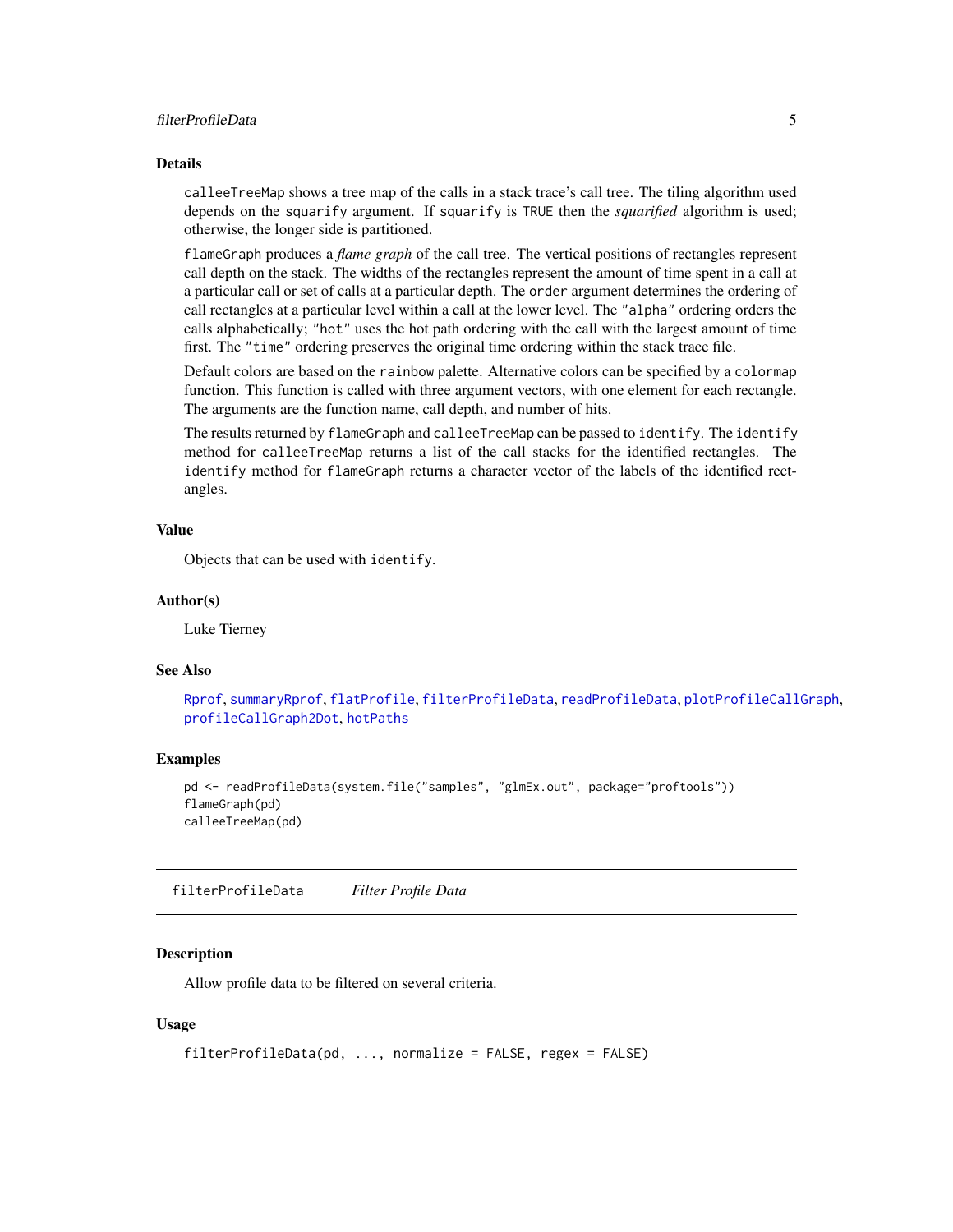#### <span id="page-5-0"></span>**Arguments**

| pd        | profile data as returned by readProfileData.                                                                                                            |
|-----------|---------------------------------------------------------------------------------------------------------------------------------------------------------|
| $\cdots$  | filter specifications is filter = value form as described below.                                                                                        |
| normalize | logical; if true the total hit count is set to the total number of hits in the reduced<br>profile data; otherwise the original value is retained.       |
| regex     | logical; if true the specifications in select, and omit, and focus filters are<br>treated as regular expressions; otherwise exact matches are required. |

## Details

This function can be used to make plots and summaries more readable or relevant by removing functions that are not of direct interest or have low hit counts.

Filters are specified in filter = value form with value typically specifying a filter level or argument. Possible filters and their argument values are:

- select character vector specifying names of functions; call stacks not containing functions matching any of these names are dropped.
- omit character vector specifying names of functions; call stacks containing functions matching any of these names are dropped.
- focus character vector specifying names of functions; call stacks not containing functions matching any of these names are dropped, and functions at the bottom of the stack not matching the focus specification are dropped.
- skip integer; the number of elements to trim from the bottom of the stacks.
- maxdepth integer; stacks are truncated to have at most maxdepth elements.
- self.pct numeric; functions at the bottom of the stacks with self percentages below this value are removed.
- total.pct numeric; functions at the top of the stacks with total percentages below this value are removed.
- interval inter vector of length 2 specifying first and last sample to use.
- merge.pct numeric; functions at the top of the stacks are removed and stack traces merged until each retained trace accounts for at least this percentage of run time.

#### Value

A reduced profile data structure.

#### Author(s)

Luke Tierney

#### See Also

[Rprof](#page-0-0), [summaryRprof](#page-0-0), [flatProfile](#page-6-1), [readProfileData](#page-16-1), [plotProfileCallGraph](#page-9-1), [profileCallGraph2Dot](#page-12-1)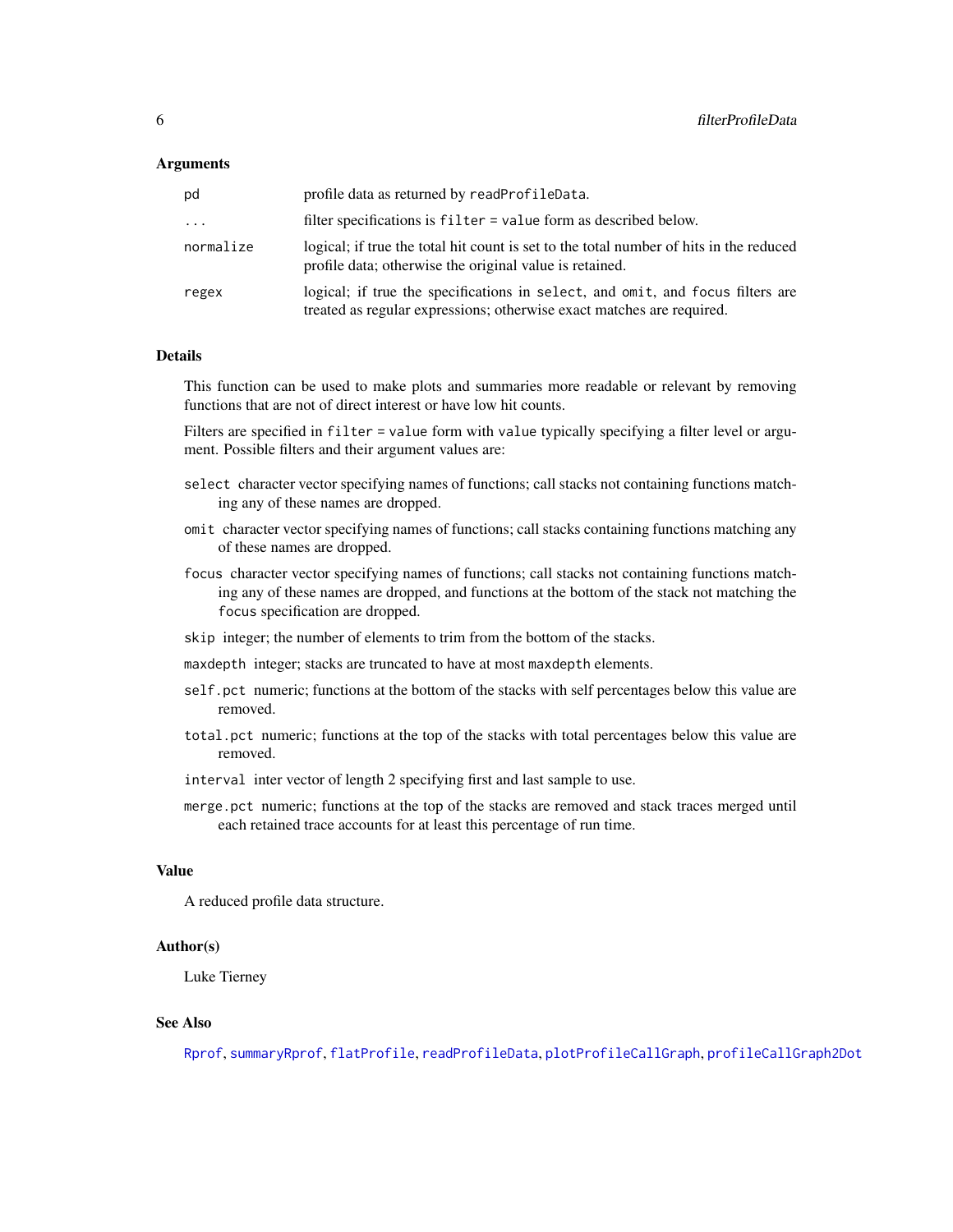#### <span id="page-6-0"></span>flatProfile 7 and 7 and 7 and 7 and 7 and 7 and 7 and 7 and 7 and 7 and 7 and 7 and 7 and 7 and 7 and 7 and 7 and 7 and 7 and 7 and 7 and 7 and 7 and 7 and 7 and 7 and 7 and 7 and 7 and 7 and 7 and 7 and 7 and 7 and 7 and

#### Examples

```
pd <- readProfileData(system.file("samples", "glmEx.out", package="proftools"))
plotProfileCallGraph(pd)
plotProfileCallGraph(filterProfileData(pd, self.pct = 1))
plotProfileCallGraph(filterProfileData(pd, self.pct = 1, total.pct = 10))
plotProfileCallGraph(filterProfileData(pd, select = "glm", self.pct=1,
                                       total.pct=10))
```
<span id="page-6-1"></span>

flatProfile *Flat Profile for Rprof Profile Data*

## Description

Computes a flat profile reflecting time spent in functions themselves (self) and functions plus callees (total).

## Usage

flatProfile(pd, byTotal = TRUE, GC = TRUE)

## **Arguments**

| pd      | profile data as returned by readProfileData.           |
|---------|--------------------------------------------------------|
| byTotal | logical; sort by total time if true, self time if not. |
| GC      | logical; include GC information or not.                |

## Details

If byTotal is true then the result is analogous to the by.total component of the result returned by summaryRprof. Otherwise, the result is analogous to the by.self component returned by summaryRprof but with an additional cumulative self times column. The result returned when byTotal is not true is analogous to the flat profile produced by gprof.

#### Value

A matrix with one row per function recorded in the profile data.

#### Author(s)

Luke Tierney

#### References

User manual for gprof, the GNU profiler.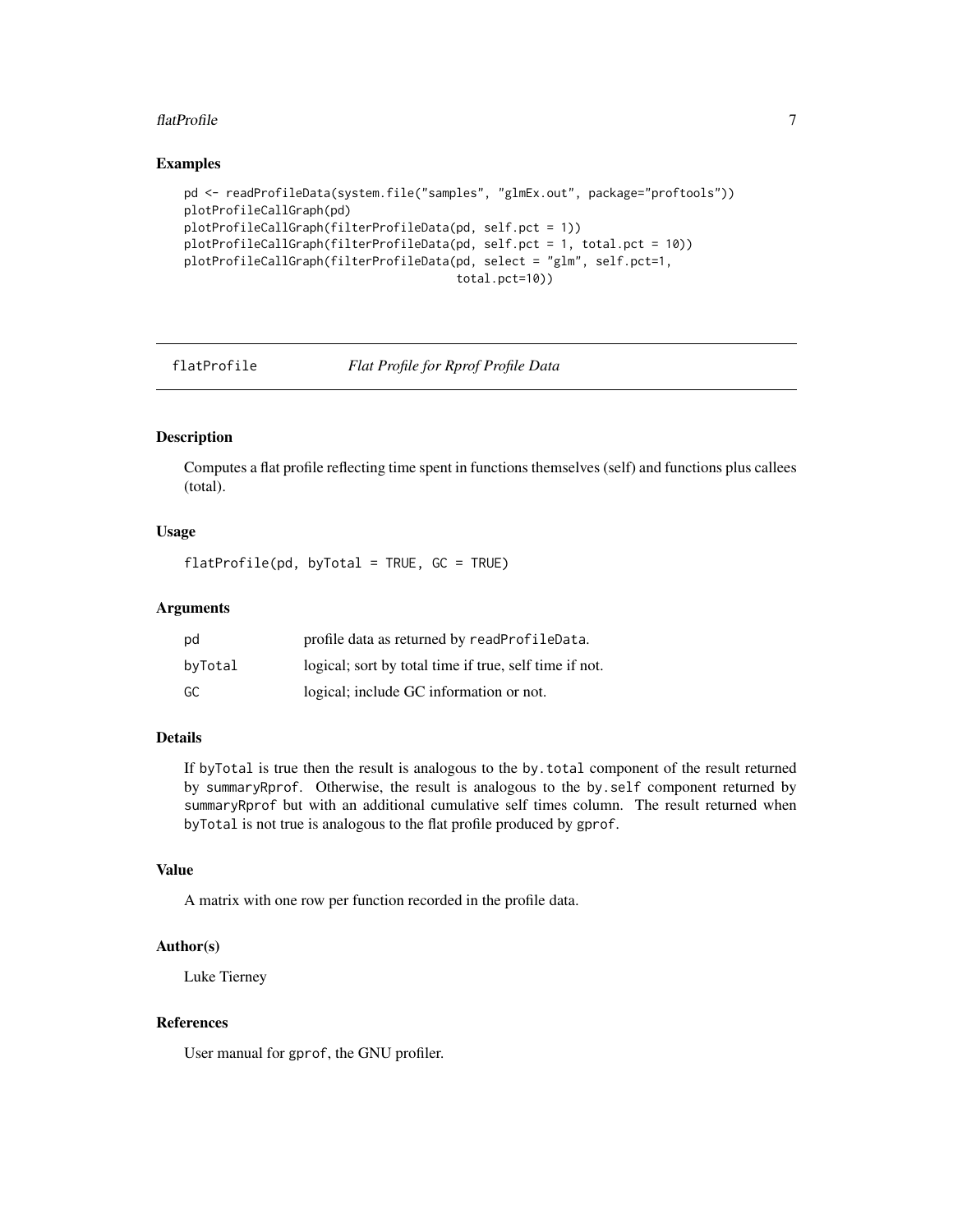## See Also

[Rprof](#page-0-0), [summaryRprof](#page-0-0), [readProfileData](#page-16-1), [plotProfileCallGraph](#page-9-1), [printProfileCallGraph](#page-11-1), [profileCallGraph2Dot](#page-12-1)

#### Examples

```
pd <- readProfileData(system.file("samples", "glmEx.out", package="proftools"))
flatProfile(pd)
flatProfile(pd, FALSE)
```
<span id="page-7-1"></span>

hotPaths *Hot Paths in Profile Data*

## Description

Computes and displays hot paths in profiling data.

#### Usage

```
hotPaths(pd, value = c("pct", "time", "hits"), self = TRUE,
         srclines = TRUE, GC = FALSE, memory = FALSE, maxdepth = 10,
         self.pct = 0, total.pct = 0, short = ". ", nlines = NA)
```
#### Arguments

| pd        | profile data as returned by readProfileData.                                                         |
|-----------|------------------------------------------------------------------------------------------------------|
| value     | character; show result as percentage, time, or hits.                                                 |
| self      | logical; include self time for each stack in the result.                                             |
| srclines  | logical; include source information, if available, or not.                                           |
| GC        | logical; include GC information or not.                                                              |
| memory    | logical; include memory use information or not.                                                      |
| maxdepth  | integer; stacks are truncated to have at most maxdepth elements.                                     |
| self.pct  | numeric; stacks with self percent values below this level are dropped.                               |
| total.pct | numeric; stacks with total percent values below this level are dropped.                              |
| short     | character; abbreviation to be used for functions lower on the stack.                                 |
| nlines    | integer; number of lines to show. The lines shown are the ones with the highest<br>total percentage. |

## Details

The hot path ordering sorts stacks in the profile data first by the frequency with which the bottom functions on the stack are called, with highest frequency first, then within each bottom function by the frequency of the bottom two, and so on. Examining the result of hotPaths starting with low values of maxdepth and then moving to higher levels is a useful way to expore where the computational effort is concentrated.

<span id="page-7-0"></span>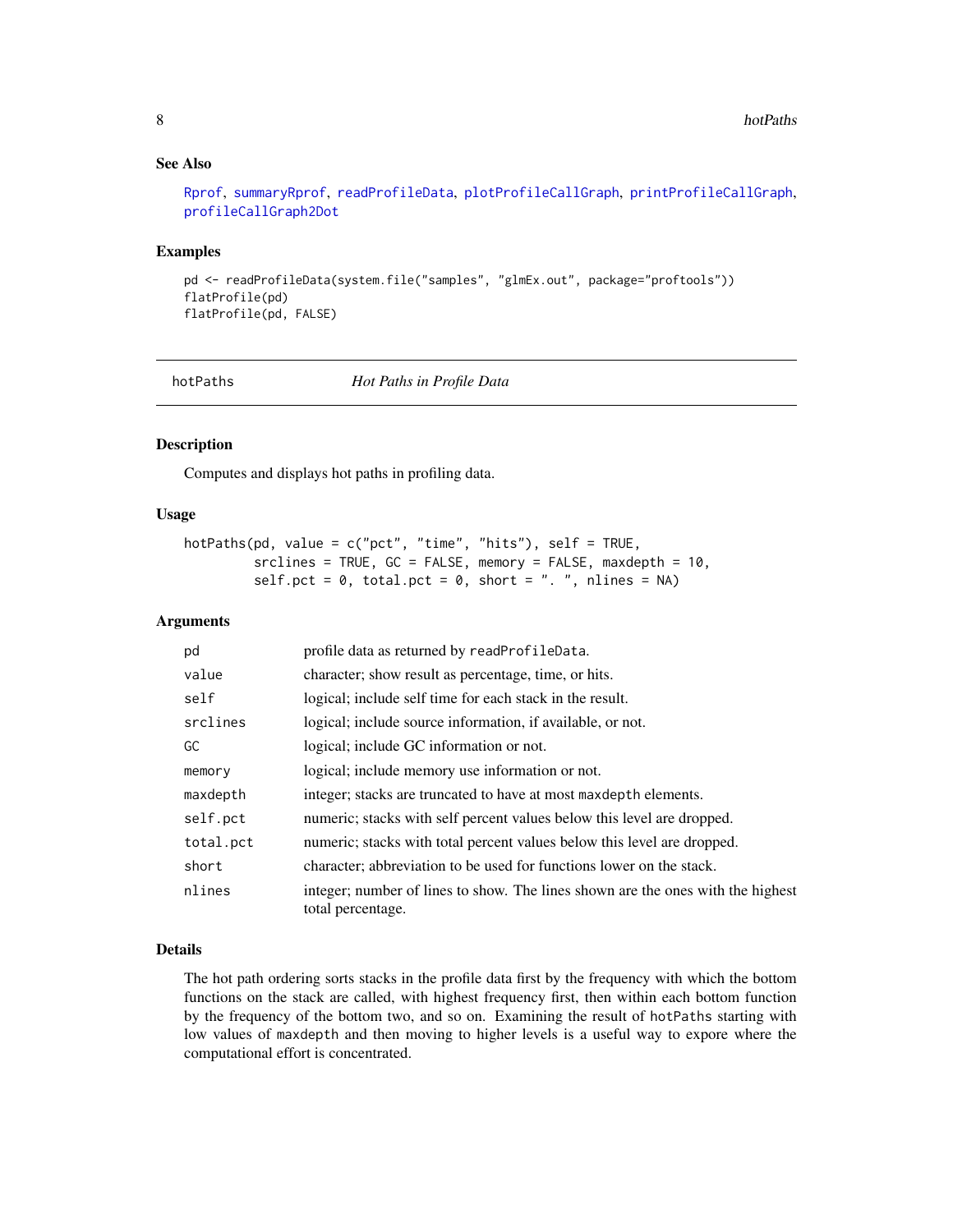## <span id="page-8-0"></span>Value

A data frame designed to produce a useful printed result.

#### Author(s)

Luke Tierney

## See Also

```
Rprof, summaryRprof, flatProfile, filterProfileData, readProfileData, plotProfileCallGraph,
profileCallGraph2Dot
```
#### Examples

```
pd <- readProfileData(system.file("samples", "glmEx.out", package="proftools"))
hotPaths(pd)
hotPaths(pd, maxdepth = 8)
```
plot.proftools\_profData

*Plot Profile Data*

#### Description

Plot method for objects of class "proftools\_profData".

## Usage

```
## S3 method for class 'proftools_profData'
plot(x, type = c("call", "tree", "flame", "time"),...)
```
#### Arguments

| X                       | an object of class "proftools_profData".               |
|-------------------------|--------------------------------------------------------|
| type                    | the type of plot to be drawn; default is a call graph. |
| $\cdot$ $\cdot$ $\cdot$ | additional arguments for specific plot types.          |

## Details

Depending on the type argument the profile data plot method calls link{plotProfileCallGraph}, [calleeTreeMap](#page-3-1), or [flameGraph](#page-3-1) with order = "hot" or orter = "time".

## See Also

[plotProfileCallGraph](#page-9-1), [calleeTreeMap](#page-3-1), [flameGraph](#page-3-1)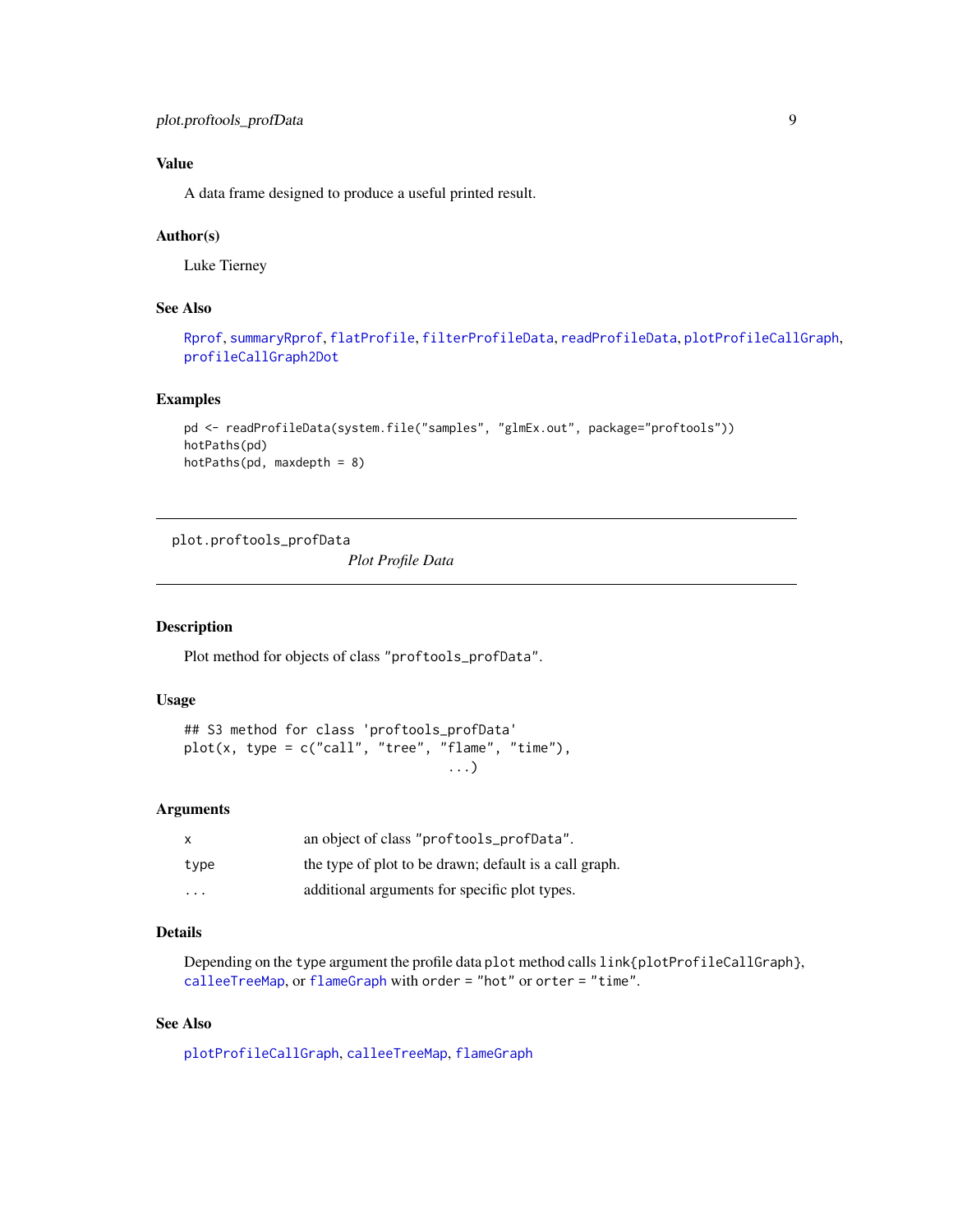#### Examples

```
pd <- readProfileData(system.file("samples", "glmEx.out", package="proftools"))
plot(pd)
plot(pd, style = plain.style)
plot(pd, type = "call")
plot(pd, type = "flame")
```
<span id="page-9-1"></span>plotProfileCallGraph *Plot Call Graph for Rprof Profile Data*

## Description

Uses the graph and Rgraphviz packages to plot a call graph for profile data produced by Rprof.

#### Usage

```
plotProfileCallGraph(pd, layout = "dot",
                     score = c("none", "total", "self"),
                     transfer = function(x) x, nodeColorMap = NULL,
                     edgeColorMap = NULL, mergeCycles = FALSE,
                     edgesColored = FALSE, rankDir = c("TB", "LR"),
                     nodeDetails = FALSE, edgeDetails = FALSE,
                     nodeSizeScore = c("none", "total", "self"),
                     edgeSizeScore = c("none", "total"),
                     shape = "ellipse", style, GC = TRUE,
                     maxnodes = NA, total.pct = 0, ...)
```
#### Arguments

| pd                         | profile data as returned by readProfileData.                                                                                                                                               |  |
|----------------------------|--------------------------------------------------------------------------------------------------------------------------------------------------------------------------------------------|--|
| layout                     | The layout method to use: One of "dot", "neato", and "twopi".                                                                                                                              |  |
| score                      | character string specifying whether to use total time or self time for coloring<br>nodes/edges; no color used if missing.                                                                  |  |
| transfer                   | function; maps score values in unit interval to unit interval                                                                                                                              |  |
| nodeColorMap, edgeColorMap |                                                                                                                                                                                            |  |
|                            | character vectors of color specifications as produced by rainbow; transfer of<br>score is mapped to color                                                                                  |  |
| mergeCycles                | logical; whether to merge each cycle of recursion into a single node                                                                                                                       |  |
| edgesColored               | logical; whether to color edges                                                                                                                                                            |  |
| rankDir                    | The direction that the plot is laid out in, one of either "TB" for Top-to-Bottom or<br>"LR" for Left-to-Right. The default value is "LR". This argument is only useful<br>for dot layouts. |  |
| nodeDetails, edgeDetails   |                                                                                                                                                                                            |  |

logical; whether count information should be shown.

<span id="page-9-0"></span>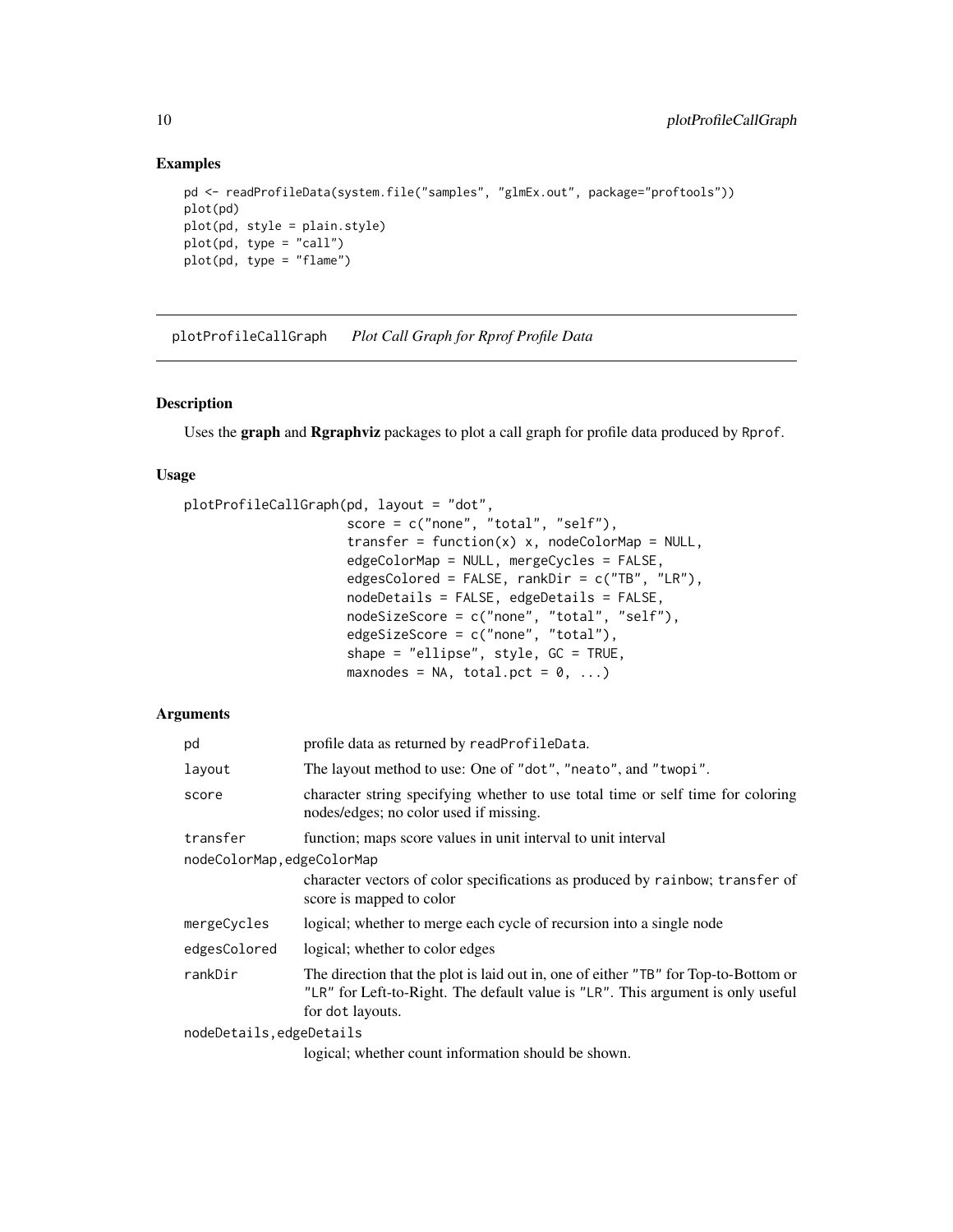<span id="page-10-0"></span>

| nodeSizeScore | character; value to encode in the size of the nodes.                                          |
|---------------|-----------------------------------------------------------------------------------------------|
| edgeSizeScore | character; value to encode in the width of the edges.                                         |
| shape         | character; node shape.                                                                        |
| style         | named list of values for arguments score through layout to use if not explicitly<br>supplied. |
| .             | additional arguments for the graphNEL plot method.                                            |
| GC            | logical; include GC information or not.                                                       |
| maxnodes      | integer; maximal number of nodes to use; nodes with lower total hit counts are<br>dropped.    |
| total.pct     | numeric; if positive, nodes with hit percentages below this level are dropped.                |

## Details

Color is used to encode the fraction of total or self time spent in each function or call. The scores used correspond to the values in the printed representation produced by printProfileCallGraph. For now, see the gprof manual for further details. The color encoding for a score s and a color map  $m$  is  $m[ceiling(length(m) * transfer(s))]$ 

A style can be specified to set options to a set of cvalues that work well together.

#### Value

Used for side effect.

#### Note

Because of lazy evaluation, nested calls like  $f(g(x))$  appear in the profile graph as f or one of its callees calling g.

Calls to functions with names containing a | character are dropped as they cause problems in the graph package.

## Author(s)

Luke Tierney

## References

User manual for gprof, the GNU profiler.

Graphviz: <https://graphviz.gitlab.io/download/>

#### See Also

[Rprof](#page-0-0), [summaryRprof](#page-0-0), [readProfileData](#page-16-1), [flatProfile](#page-6-1), [profileCallGraph2Dot](#page-12-1) [printProfileCallGraph](#page-11-1) [plain.style](#page-17-1) [google.style](#page-17-1)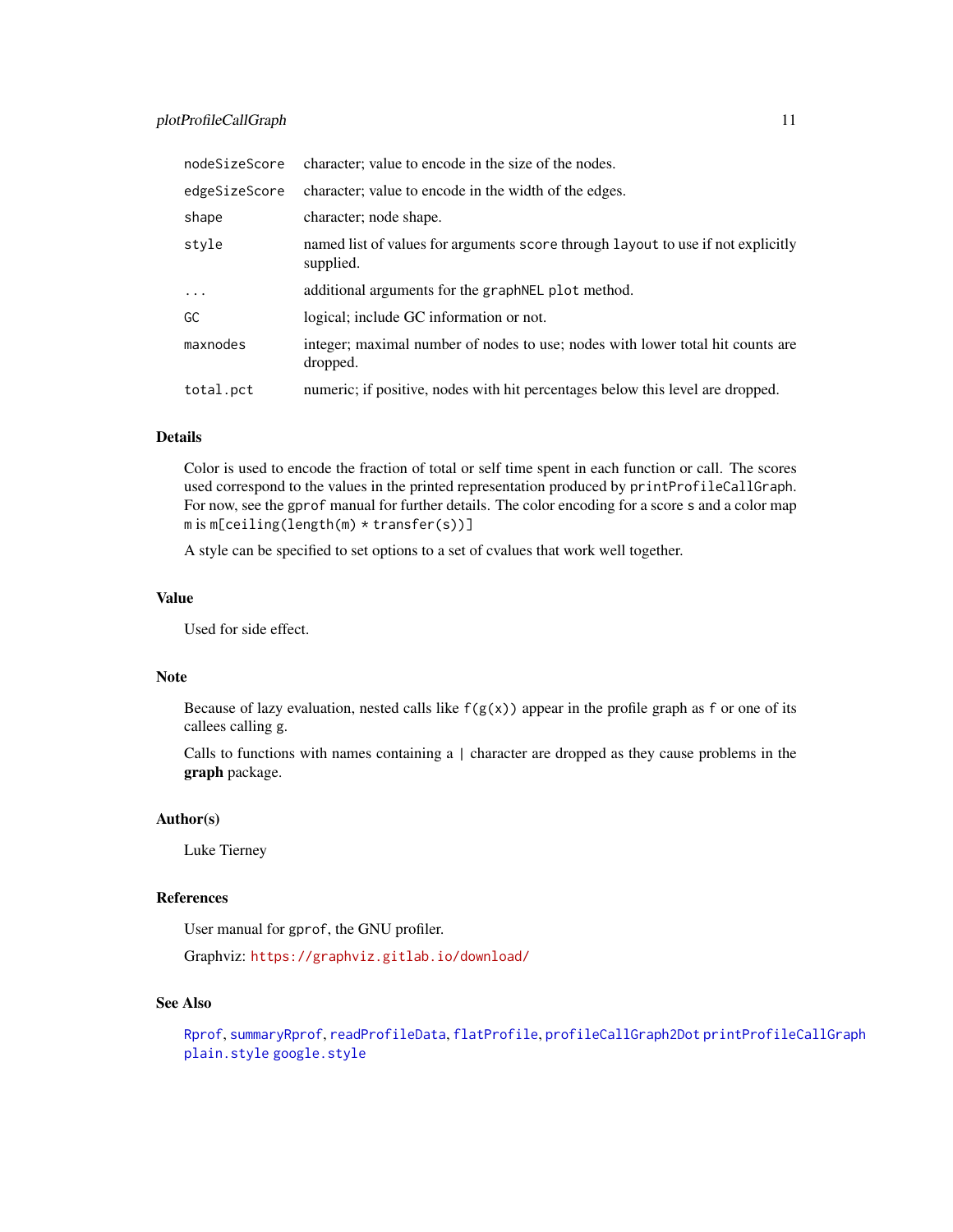#### Examples

```
pd <- readProfileData(system.file("samples", "glmEx.out", package="proftools"))
plotProfileCallGraph(pd)
plotProfileCallGraph(pd, score = "none")
plotProfileCallGraph(pd, style = plain.style, score = "total")
```
<span id="page-11-1"></span>printProfileCallGraph *Print Call Graph for Rprof Profile Data*

#### Description

Prints a representation of the call graph for profile data produced by Rprof. Output can be directed to a connection or a file.

## Usage

```
printProfileCallGraph(pd, file = stdout(), percent = TRUE, GC = TRUE,
                      maxnodes = NA, total.pct = 0)
```
#### Arguments

| pd        | profile data as returned by readProfileData.                                               |
|-----------|--------------------------------------------------------------------------------------------|
| file      | a connection or the name of the file where the profile graph will be written.              |
| percent   | logical; if true use percent of total time; otherwise use time in seconds                  |
| GC        | logical; include GC information or not.                                                    |
| maxnodes  | integer; maximal number of nodes to use; nodes with lower total hit counts are<br>dropped. |
| total.pct | numeric; if positive, nodes with hit percentages below this level are dropped.             |

#### Details

printProfileCallGraph produces a printed representation of the call graph for profile data produced by Rprof. The representation is analogous to the call graph produced by gprof with a few minor changes. Eventually more complete documentation of the format will be provided here; for now, reading the gprof manual section on the call graph should help understanding this output. The output is similar enough to gprof output for the cgprof script to be able to produce a visual representation of the call graph via Graphviz.

#### Value

Used for side effect.

#### Note

Because of lazy evaluation, nested calls like  $f(g(x))$  appear in the profile graph as f or one of its callees calling g.

<span id="page-11-0"></span>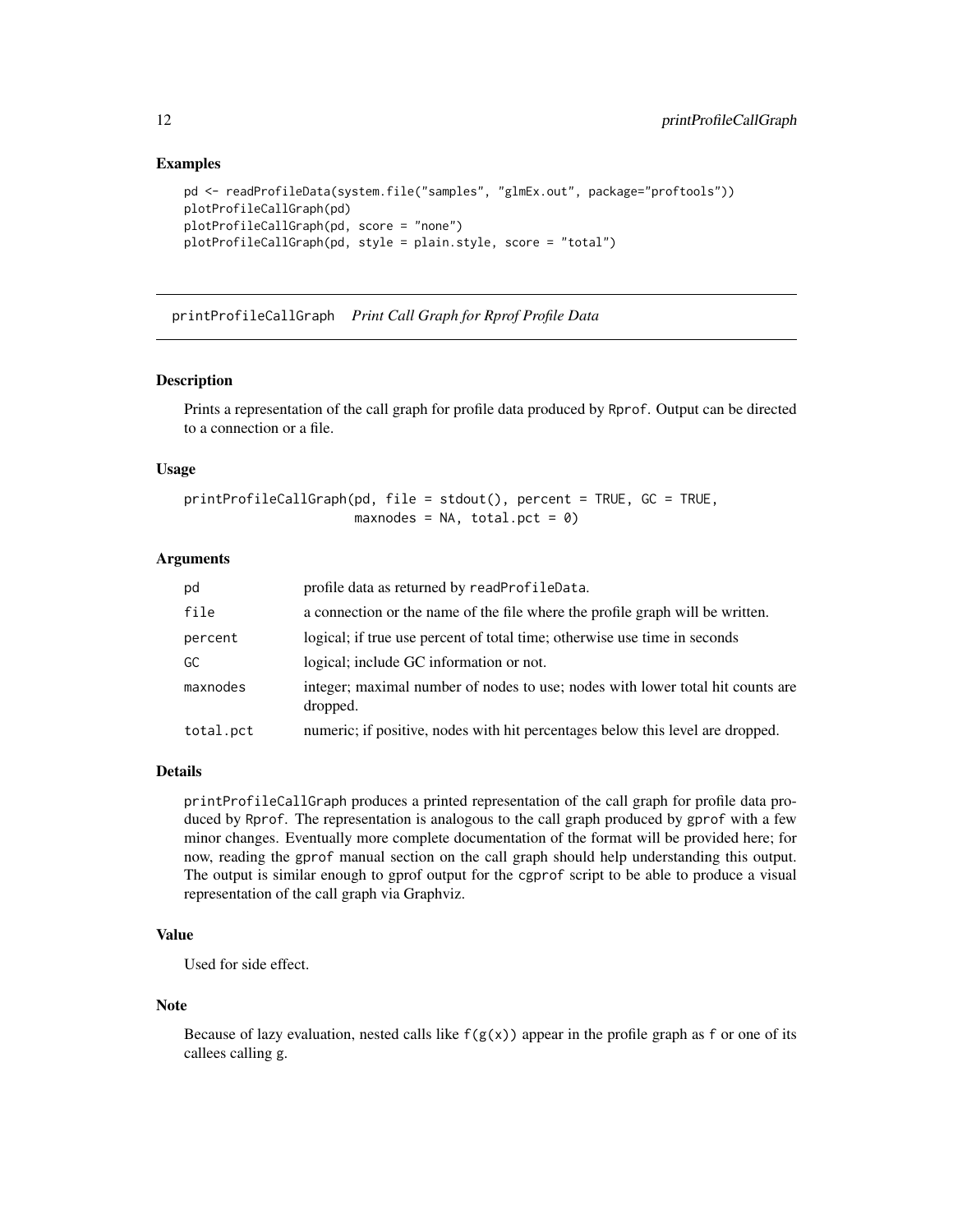#### <span id="page-12-0"></span>Author(s)

Luke Tierney

#### References

User manual for gprof, the GNU profiler.

cgprof: <http://mvertes.free.fr/>

Graphviz: <http://www.research.att.com/sw/tools/graphviz/>

#### See Also

[Rprof](#page-0-0), [summaryRprof](#page-0-0), [flatProfile](#page-6-1), [readProfileData](#page-16-1), [plotProfileCallGraph](#page-9-1), [profileCallGraph2Dot](#page-12-1)

#### Examples

```
pd <- readProfileData(system.file("samples", "glmEx.out", package="proftools"))
printProfileCallGraph(pd)
## Not run:
## If you have graphviz and cgprof installed on a UNIX-like system
## then in R do:
pd <- readProfileData(system.file("samples", "glmEx.out", package="proftools"))
printProfileCallGraph(pd, "foo.graph")
## and then in a shell do (to use the interactive dotty):
cgprof -TX foo.graph
## or (to create a postscript version and view with gv):
cgprof -Tps foo.graph > foo.ps
gv foo.ps
## End(Not run)
```
<span id="page-12-1"></span>profileCallGraph2Dot *Write Call Graph for Rprof Profile Data to Graphviz Dot File*

## Description

Prints a Graphviz .dot file representation of the call graph for profile data produced by Rprof.

#### Usage

```
profileCallGraph2Dot(pd, score = c("none", "total", "self"),
                     transfer = function(x) x, nodeColorMap = NULL,
                     edgeColorMap = NULL, filename = "Rprof.dot",
                     landscape = FALSE, mergeCycles = FALSE,
```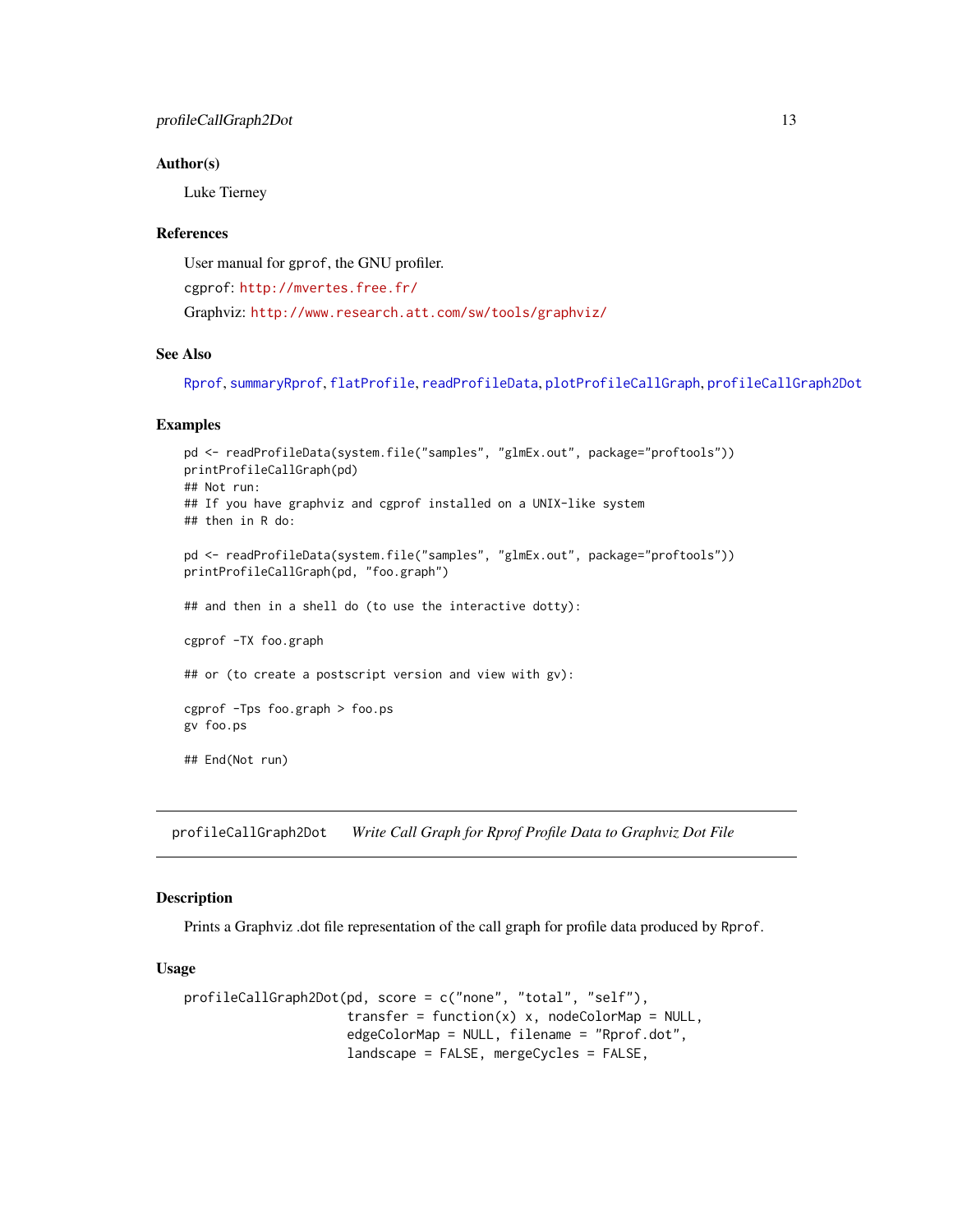```
edgesColored = FALSE,
rankDir = c("TB", "LR"),nodeDetails = FALSE, edgeDetails = FALSE,
nodeSizeScore = c("none", "total", "self"),
edgeSizeScore = c("none", "total"),
center = FALSE, size, shape = "ellipse",
layout = "dot", style, GC = TRUE,
maxnodes = NA, total.pct = 0)
```
## Arguments

| pd                         | profile data as returned by readProfileData.                                                                                                                                                                               |
|----------------------------|----------------------------------------------------------------------------------------------------------------------------------------------------------------------------------------------------------------------------|
| score                      | character string specifying whether to use total time or self time for coloring<br>nodes/edges; no color used if missing.                                                                                                  |
| transfer                   | function; maps score values in unit interval to unit interval                                                                                                                                                              |
| nodeColorMap, edgeColorMap | character vectors of color specifications as produced by rainbow; transfer of<br>score is mapped to color                                                                                                                  |
| filename                   | name of dot file                                                                                                                                                                                                           |
| landscape                  | logical; whether to add the rotate=90 option to the .dot file                                                                                                                                                              |
| mergeCycles                | logical; whether to merge each cycle of recursion into a single node                                                                                                                                                       |
| edgesColored               | logical; whether to color edges                                                                                                                                                                                            |
| rankDir                    | character; value to use for the rankdir= option to specify the direction that the<br>plot is laid out using the dot layout; must be either "TB" for Top-to-Bottom or<br>"LR" for Left-to-Right. The default value is "LR". |
| nodeDetails, edgeDetails   |                                                                                                                                                                                                                            |
|                            | logical; whether count information should be shown.                                                                                                                                                                        |
| nodeSizeScore              | character; value to encode in the size of the nodes.                                                                                                                                                                       |
| edgeSizeScore              | character; value to encode in the width of the edges.                                                                                                                                                                      |
| center                     | logical; whether to add the center=1 option to the .dot file.                                                                                                                                                              |
| size                       | character; string to add as size= option in the .dot file.                                                                                                                                                                 |
| shape                      | character; node shape.                                                                                                                                                                                                     |
| layout                     | character; layout method to use.                                                                                                                                                                                           |
| style                      | named list of values for arguments score through layout to use if not explicitly<br>supplied.                                                                                                                              |
| GC                         | logical; include GC information or not.                                                                                                                                                                                    |
| maxnodes                   | integer; maximal number of nodes to use; nodes with lower total hit counts are<br>dropped.                                                                                                                                 |
| total.pct                  | numeric; if positive, nodes with hit percentages below this level are dropped.                                                                                                                                             |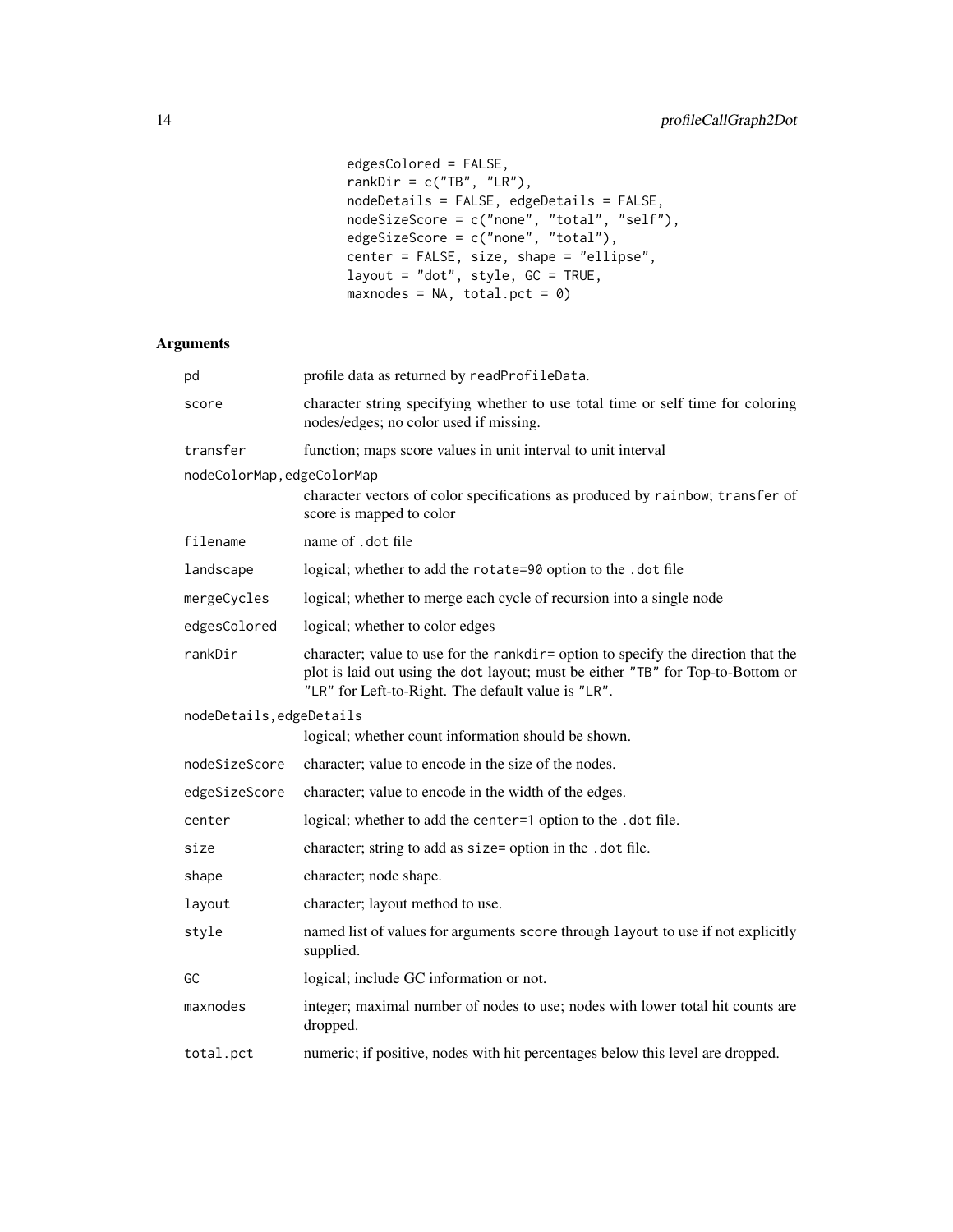## <span id="page-14-0"></span>Details

Writes the call graph as a Graphviz, dot file. Color is used to encode the fraction total or self time spent in each function or call. The scores used correspond to the values in the printed representation produced by printProfileCallGraph. For now, see the gprof manual for further details. The color encoding for a score s and a color map m is ceiling(length(m) \* transfer(s))

A style can be specified to set options to a set of cvalues that work well together.

#### Value

Used for side effect.

## Note

Because of lazy evaluation, nested calls like  $f(g(x))$  appear in the profile graph as f or one of its callees calling g.

Calls to functions with names containing a | character are dropped as they cause problems in the graph package.

#### Author(s)

Luke Tierney

#### References

User manual for gprof, the GNU profiler.

Graphviz: <https://graphviz.gitlab.io/download/>

#### See Also

[Rprof](#page-0-0), [summaryRprof](#page-0-0), [readProfileData](#page-16-1), [flatProfile](#page-6-1), [plotProfileCallGraph](#page-9-1), [printProfileCallGraph](#page-11-1) [plain.style](#page-17-1) [google.style](#page-17-1)

## Examples

```
pd <- readProfileData(system.file("samples", "glmEx.out", package="proftools"))
tmp <- tempfile()
profileCallGraph2Dot(pd, filename = tmp)
file.show(tmp)
unlink(tmp)
## Not run:
## If you have graphviz installed on a UNIX-like system
## then in R do:
tmp.dot <- tempfile()
tmp.pdf <- tempfile()
profileCallGraph2Dot(pd, filename = tmp.dot)
system(sprintf("dot -Tpdf -o
browseURL(sprintf("file://
```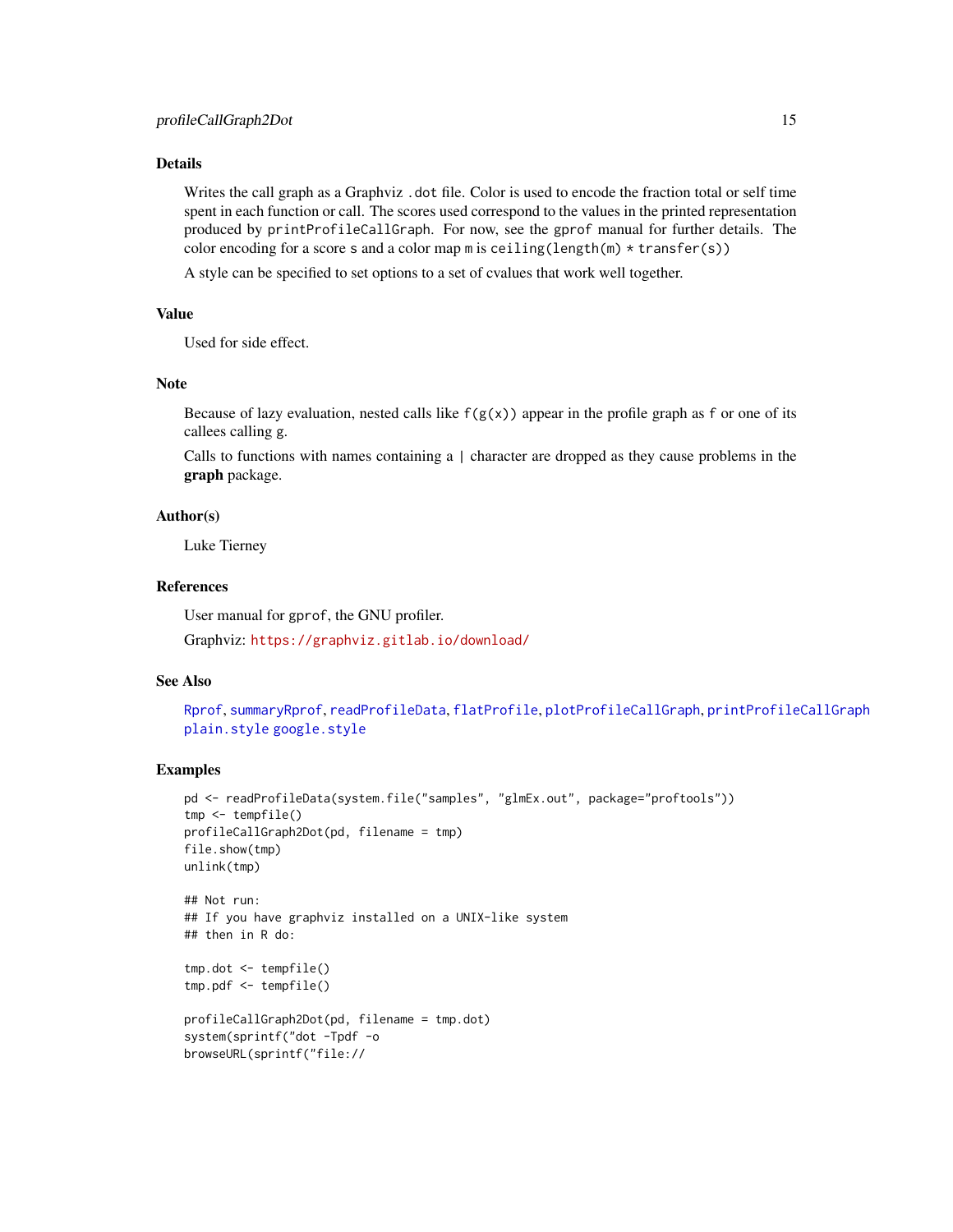## <span id="page-15-0"></span>16 profileExpr

```
profileCallGraph2Dot(pd, filename = tmp.dot)
system(sprintf("dot -Tpdf -o
browseURL(sprintf("file://
unlink(tmp.dot)
unlink(tmp.pdf)
```
## End(Not run)

<span id="page-15-1"></span>profileExpr *Read Rprof Profile Data*

## Description

Return profile data collected while evaluating an expression.

## Usage

profileExpr(expr, GC = TRUE, srclines = TRUE, memory = TRUE)

## Arguments

| expr     | Valid R expression to be profiled.                         |
|----------|------------------------------------------------------------|
| srclines | logical; include source information, if available, or not. |
| GC       | logical; include GC information or not.                    |
| memory   | logical; include memory use information or not.            |

#### Details

profileExpr uses [Rprof](#page-0-0) to profile execution of expr and returns the profile data read in using [readProfileData](#page-16-1). By default GC and source information are included in the profile data. If memory profiling is supported, memory use information is also included by default.

## Value

R representation of Rprof data.

#### Author(s)

Luke Tierney

#### See Also

[Rprof](#page-0-0), [funSummary](#page-18-1), [srcSummary](#page-18-1), [plotProfileCallGraph](#page-9-1),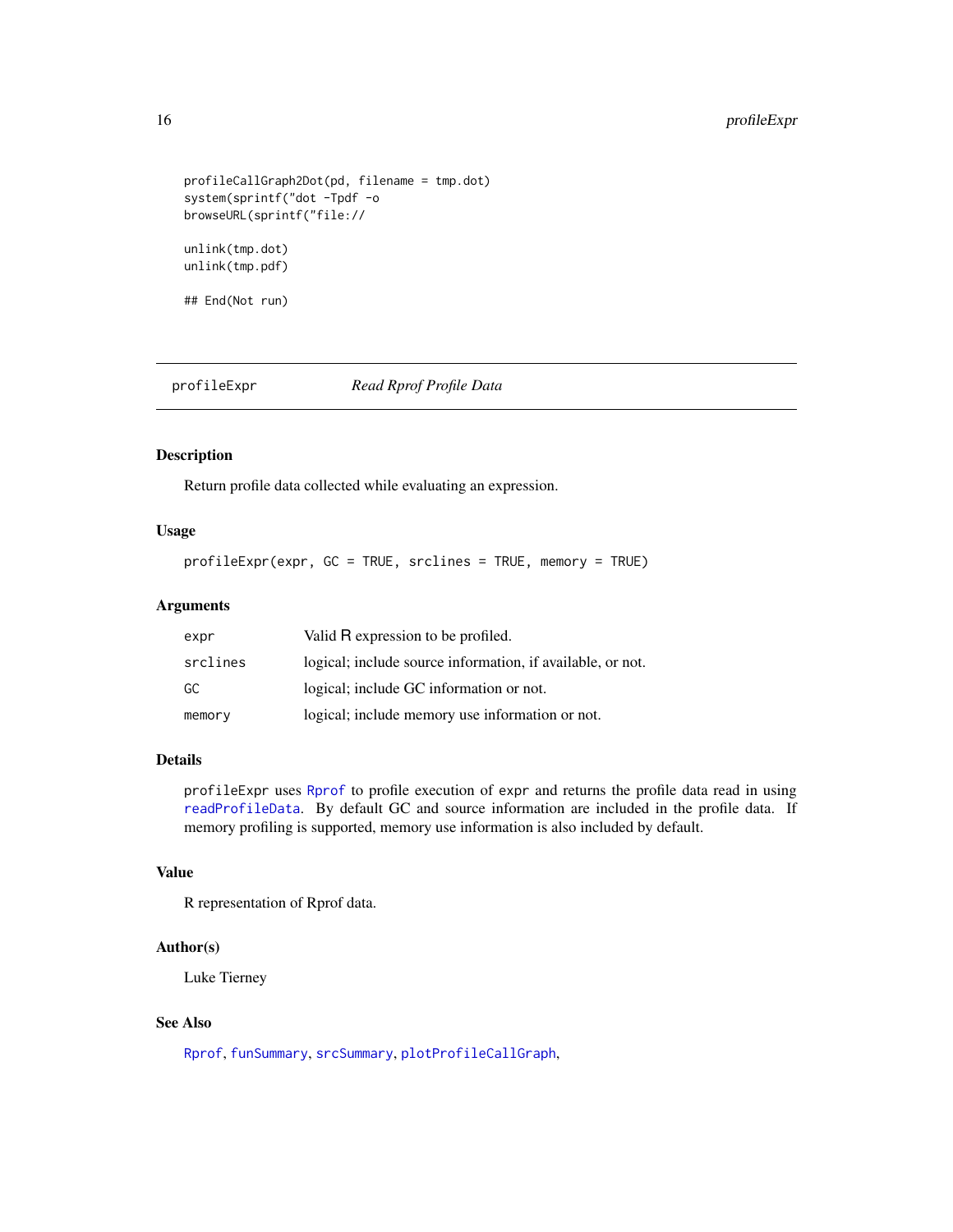## <span id="page-16-0"></span>readProfileData 17

#### Examples

```
## This defines the function rw()
source(system.file("samples", "rw.R", package="proftools"))
## Execute the function and collect profile data
pd <- profileExpr(rw(200000))
## Examine the profiel data
funSummary(pd)
callSummary(pd)
hotPaths(pd)
srcSummary(pd)
plotProfileCallGraph(pd)
```
<span id="page-16-1"></span>readProfileData *Read Rprof Profile Data*

#### Description

Reads in Rprof profile data for further processing.

## Usage

```
readProfileData(filename = "Rprof.out")
readRStudioProfileCacheData()
```
#### Arguments

filename Name of a file produced by Rprof()

## Details

readProfileData reads the data in the file produced by Rprof into a data structure for processing by other functions. The details of the structure are subject to change.

readRStudioProfileCacheData returns the data for the most recent profiling run in the RStudio profile cache, or NULL if no data is available.

#### Value

R representation of Rprof data,

### Author(s)

Luke Tierney

## See Also

[Rprof](#page-0-0), [summaryRprof](#page-0-0), [flatProfile](#page-6-1), [plotProfileCallGraph](#page-9-1), [printProfileCallGraph](#page-11-1), [profileCallGraph2Dot](#page-12-1)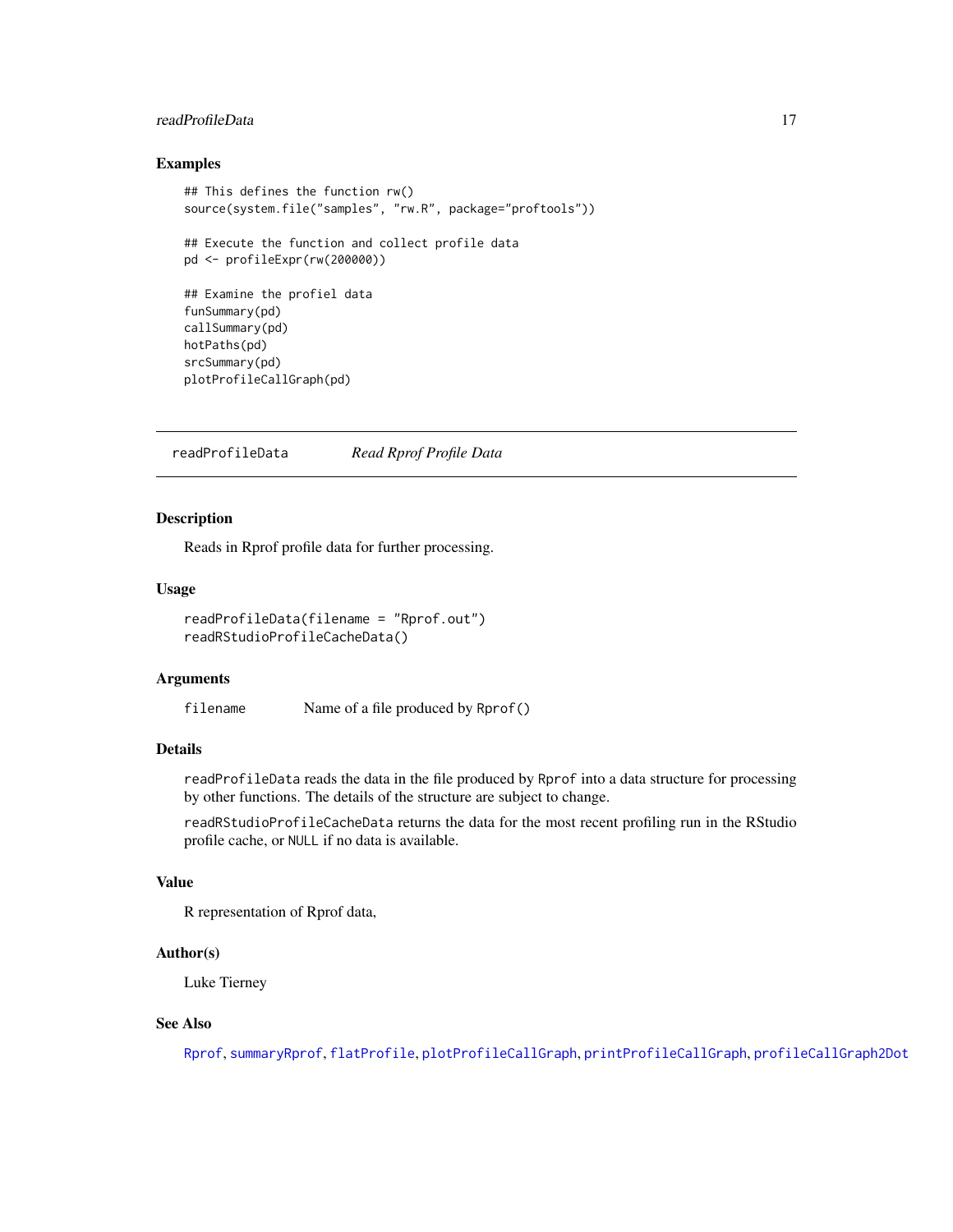18 styles and the styles of the styles styles styles styles styles styles styles styles styles styles in the styles of the styles styles styles in the styles styles in the styles of the styles styles in the styles of the s

#### Examples

```
pd <- readProfileData(system.file("samples", "glmEx.out", package="proftools"))
flatProfile(pd)
flatProfile(pd, FALSE)
```
styles *Style Specifications for Call Graphs*

## <span id="page-17-1"></span>Description

Styles providing coordinated settings of display parameters for the call graph display functions plotProfileCallGraph and profileCallGraph2Dot.

## Usage

plain.style google.style

## Details

The plain.style style corresponds to the default parameter settings in the display functions. It can be used as the basis for creating a new custom style.

The google.style style is based on the display style used in the pprof tool from the Google Performance Tools suite.

#### Value

A list containing the following components:

| layout                     | The layout method to use: One of "dot", "neato", and "twopi".                                                                                                                              |  |
|----------------------------|--------------------------------------------------------------------------------------------------------------------------------------------------------------------------------------------|--|
| score                      | character string specifying whether to use total time or self time for coloring<br>nodes/edges; no color used if missing.                                                                  |  |
| transfer                   | function; maps score values in unit interval to unit interval                                                                                                                              |  |
| nodeColorMap, edgeColorMap |                                                                                                                                                                                            |  |
|                            | character vectors of color specifications as produced by rainbow; transfer of<br>score is mapped to color                                                                                  |  |
| mergeCycles                | logical; whether to merge each cycle of recursion into a single node                                                                                                                       |  |
| edgesColored               | logical; whether to color edges                                                                                                                                                            |  |
| rankDir                    | The direction that the plot is laid out in, one of either "TB" for Top-to-Bottom or<br>"LR" for Left-to-Right. The default value is "LR". This argument is only useful<br>for dot layouts. |  |
| nodeDetails,edgeDetails    |                                                                                                                                                                                            |  |
|                            | logical; whether count information should be shown.                                                                                                                                        |  |
| nodeSizeScore              | character; value to encode in the size of the nodes.                                                                                                                                       |  |
|                            |                                                                                                                                                                                            |  |

<span id="page-17-0"></span>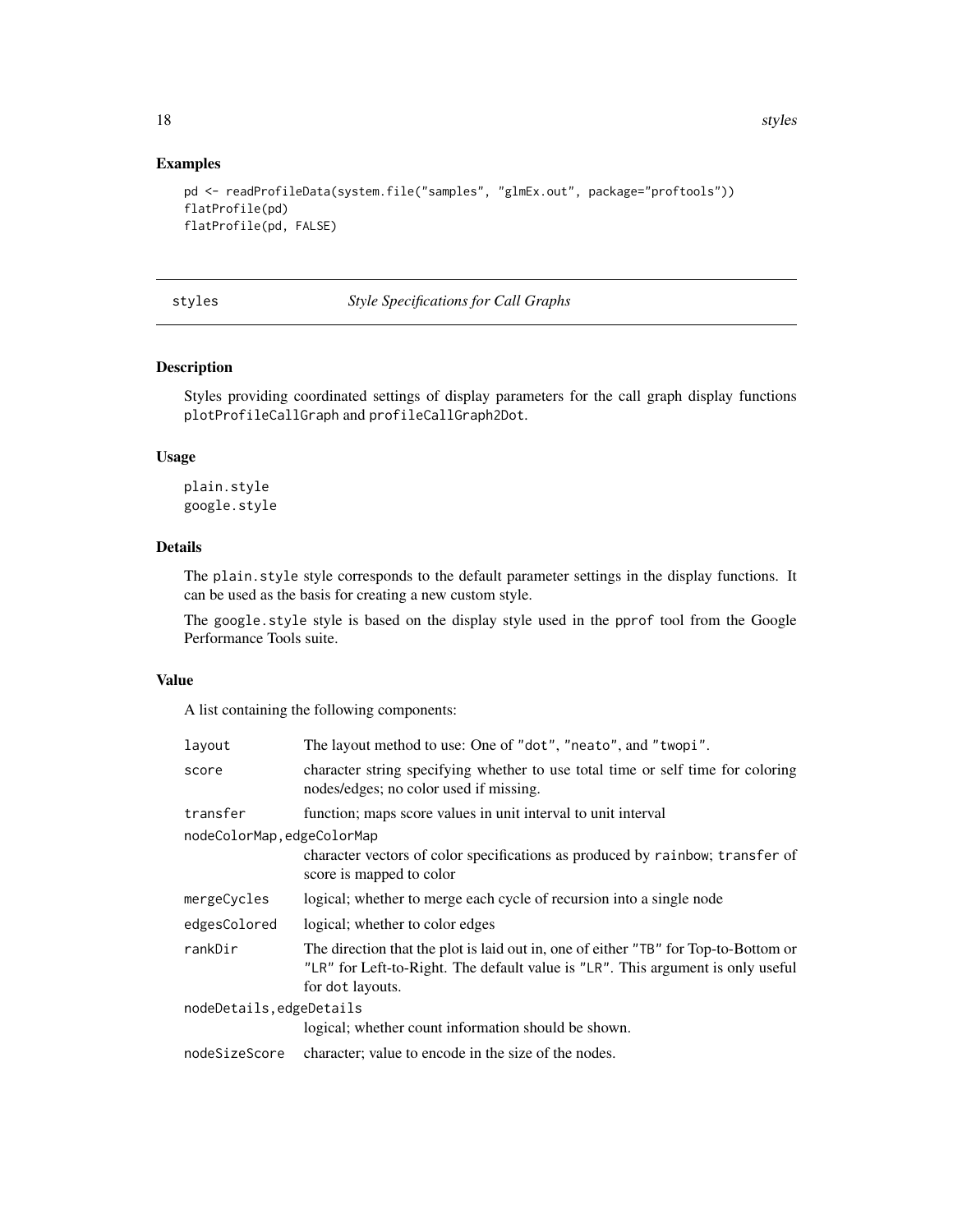#### <span id="page-18-0"></span>summaries and the state of the state of the state of the state of the state of the state of the state of the state of the state of the state of the state of the state of the state of the state of the state of the state of

| edgeSizeScore | character; value to encode in the width of the edges.                                      |
|---------------|--------------------------------------------------------------------------------------------|
| shape         | character; node shape.                                                                     |
| maxnodes      | integer; maximal number of nodes to use; nodes with lower total hit counts are<br>dropped. |
| total.pct     | numeric; if positive, nodes with hit percentages below this level are dropped.             |

## Author(s)

Luke Tierney

#### References

<https://gperftools.github.io/gperftools/cpuprofile.html>.

#### See Also

[Rprof](#page-0-0), [flatProfile](#page-6-1), [summaryRprof](#page-0-0), [readProfileData](#page-16-1), [plotProfileCallGraph](#page-9-1), [printProfileCallGraph](#page-11-1), [profileCallGraph2Dot](#page-12-1)

## Examples

```
pd <- readProfileData(system.file("samples", "glmEx.out", package="proftools"))
plotProfileCallGraph(pd, style = plain.style)
plotProfileCallGraph(pd, style = google.style)
```
summaries *Basic Profile Data Summaries*

## <span id="page-18-1"></span>Description

Functions to summarize profile data.

#### Usage

```
funSummary(pd, byTotal = TRUE, value = c("pet", "time", "hits"),srclines = TRUE, GC = TRUE, memory = FALSE, self.pct = 0, total.pct = 0)
callSummary(pd, byTotal = TRUE, value = c("pet", "time", "hits"),srclines = TRUE, GC = TRUE, memory = FALSE, self.pct = 0, total.pct = 0)
pathSummary(pd, value = c("pct", "time", "hits"),
            srclines = FALSE, GC = TRUE, memory = FALSE, total.pct = 0, ...)
srcSummary(pd, byTotal = TRUE, value = c("pct", "time", "hits"),
          GC = TRUE, memory = FALSE, total.pct = 0, source = TRUE,
          width = getOption("width"))
```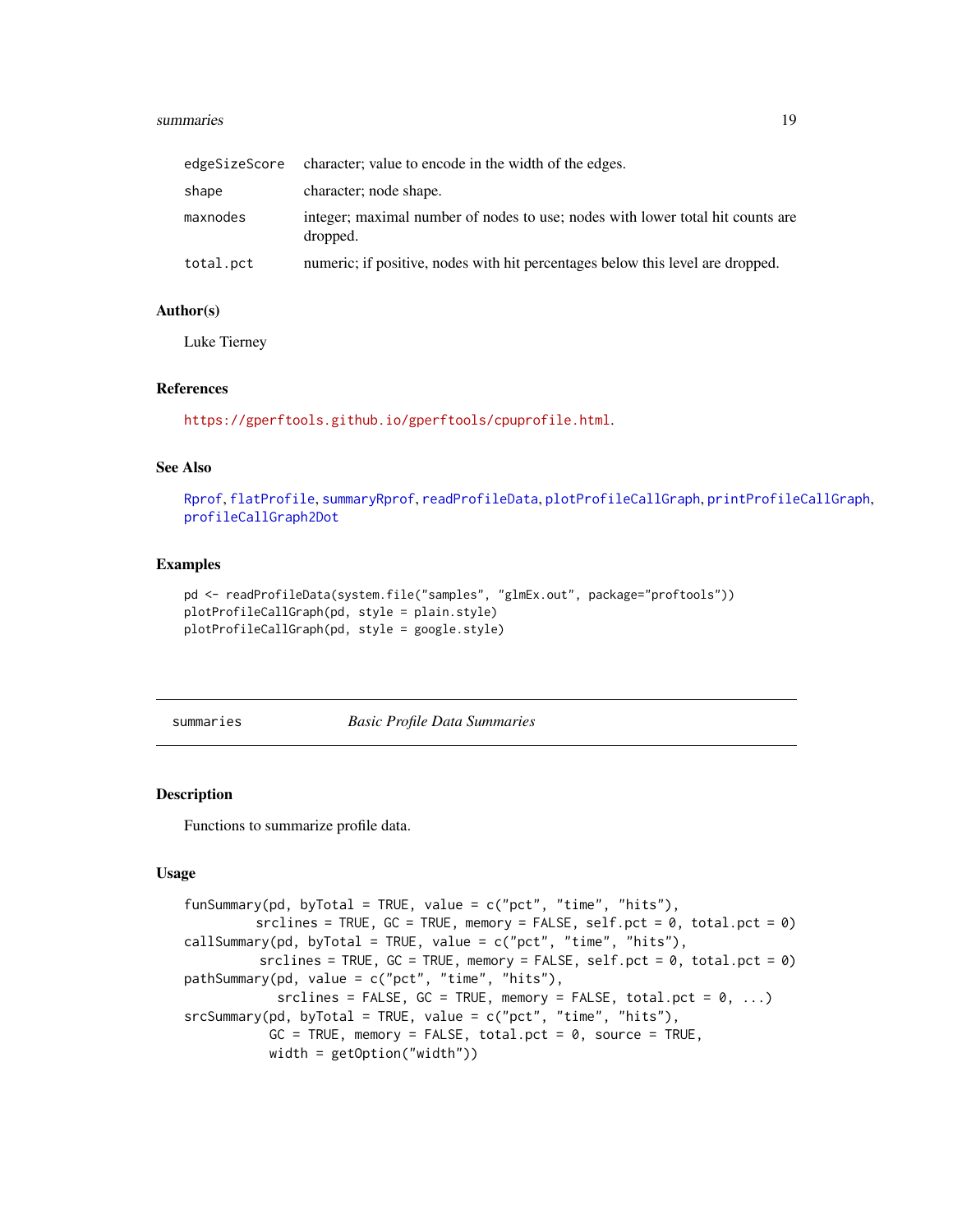## Arguments

| pd        | profile data as returned by readProfileData.                                                          |
|-----------|-------------------------------------------------------------------------------------------------------|
| byTotal   | logical; sort by total or by self time.                                                               |
| value     | character; show result as percentage, time, or hits.                                                  |
| srclines  | logical; include source information, if available, or not.                                            |
| GC        | logical; include GC information or not.                                                               |
| memory    | logical; include memory use information or not.                                                       |
| self.pct  | numeric; functions at the bottom of the stacks with self percentages below this<br>value are removed. |
| total.pct | numeric; functions at the top of the stacks with total percentages below this<br>value are removed.   |
| source    | logical; if true, include source lines if available.                                                  |
| width     | maximal line length to use; source lines are abbreviated to fit if necessary.                         |
| .         | arguments to control path formatting; not useful at this time.                                        |

## Details

funSummary returns a summary of the time spent in each function, or each call site if source information is available and requested. It is similar to flatProfile.

callSummary provides a breakdown by calls, again with an option of distinguishing call and callee sites if source information is available.

pathSummary returns a summary of time spent in each unique call path contained in the profile data.

For profile data containing source information srcSummary returns a summary of time spent in each file line recorded in the profile data.

#### Value

A data frame of summary information.

#### Author(s)

Luke Tierney

## See Also

[Rprof](#page-0-0), [flatProfile](#page-6-1), [summaryRprof](#page-0-0), [readProfileData](#page-16-1), [plotProfileCallGraph](#page-9-1), [printProfileCallGraph](#page-11-1), [profileCallGraph2Dot](#page-12-1)

## Examples

```
pd <- readProfileData(system.file("samples", "glmEx.out", package="proftools"))
funSummary(pd)
callSummary(pd)
pathSummary(pd)
```
<span id="page-19-0"></span>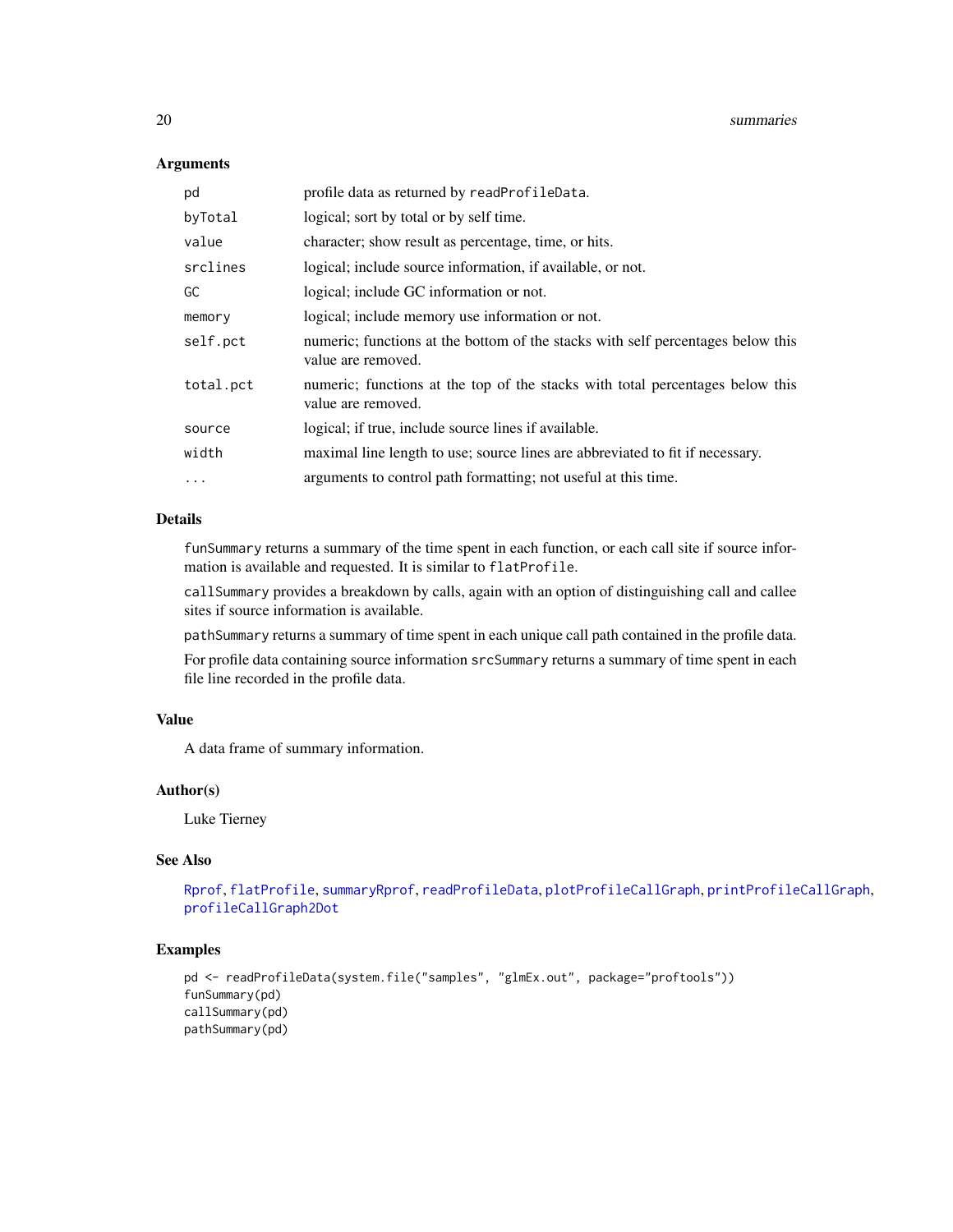<span id="page-20-0"></span>

## Description

Utility functions for developing new profile data analysis tools.

#### Usage

```
profileDataCycles(pd, GC)
```
## Arguments

| pd | profile data as returned by readProfileData. |
|----|----------------------------------------------|
| GC | logical; include GC information or not.      |

## Details

These functions are experimental and subject to change.

## Author(s)

Luke Tierney

<span id="page-20-1"></span>writeCallgrindFile *Write Out Profile Data in Callgrind Format*

## Description

Writes the profile data in callgrind format suitable for use with kcachegrind or qcachegrind.

## Usage

```
writeCallgrindFile(pd, file = "Rprof.cg", GC = TRUE, dropSource = TRUE)
```
#### Arguments

| pd         | profile data as returned by readProfileData.                                                  |
|------------|-----------------------------------------------------------------------------------------------|
| file       | a connection or the name of the file where the callering output will be written.              |
| GC         | logical; if true include GC information.                                                      |
| dropSource | logical; if true drop initial stack entried from a source call and add a top level<br>marker. |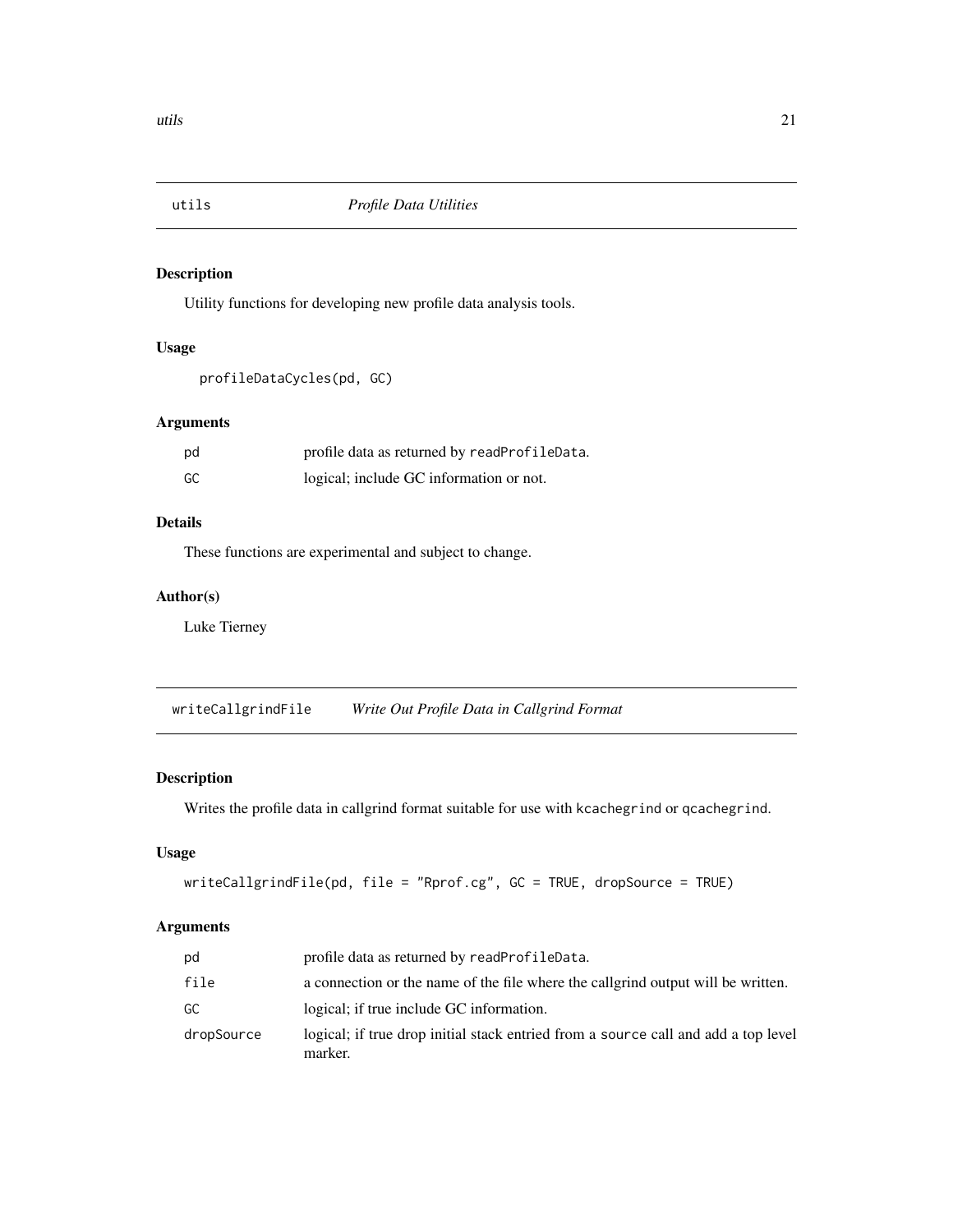## <span id="page-21-0"></span>Details

The callgrind format is used by Valgrind's callgrind tool. The KDE tool kcachegrind can be used to display the file; kcachegrind displays the summary statistics, a call graph, and annotated source code if source information is available. kcachegrind is available in Linux and Windows; on Mac OSX qcachegrind is available.

## Value

Used for side effect.

## Author(s)

Luke Tierney

#### See Also

[Rprof](#page-0-0), [summaryRprof](#page-0-0), [flatProfile](#page-6-1), [readProfileData](#page-16-1), [plotProfileCallGraph](#page-9-1), [profileCallGraph2Dot](#page-12-1)

#### Examples

```
pd <- readProfileData(system.file("samples", "glmEx.out", package="proftools"))
tmp <- tempfile()
writeCallgrindFile(pd, file = tmp)
file.show(tmp)
unlink(tmp)
## Not run:
## If you have kcachegrind installed on a UNIX-like system then do:
tmp <- tempfile()
writeCallgrindFile(pd, file = tmp)
system(sprintf("kcachegrind
unlink(tmp)
```
## End(Not run)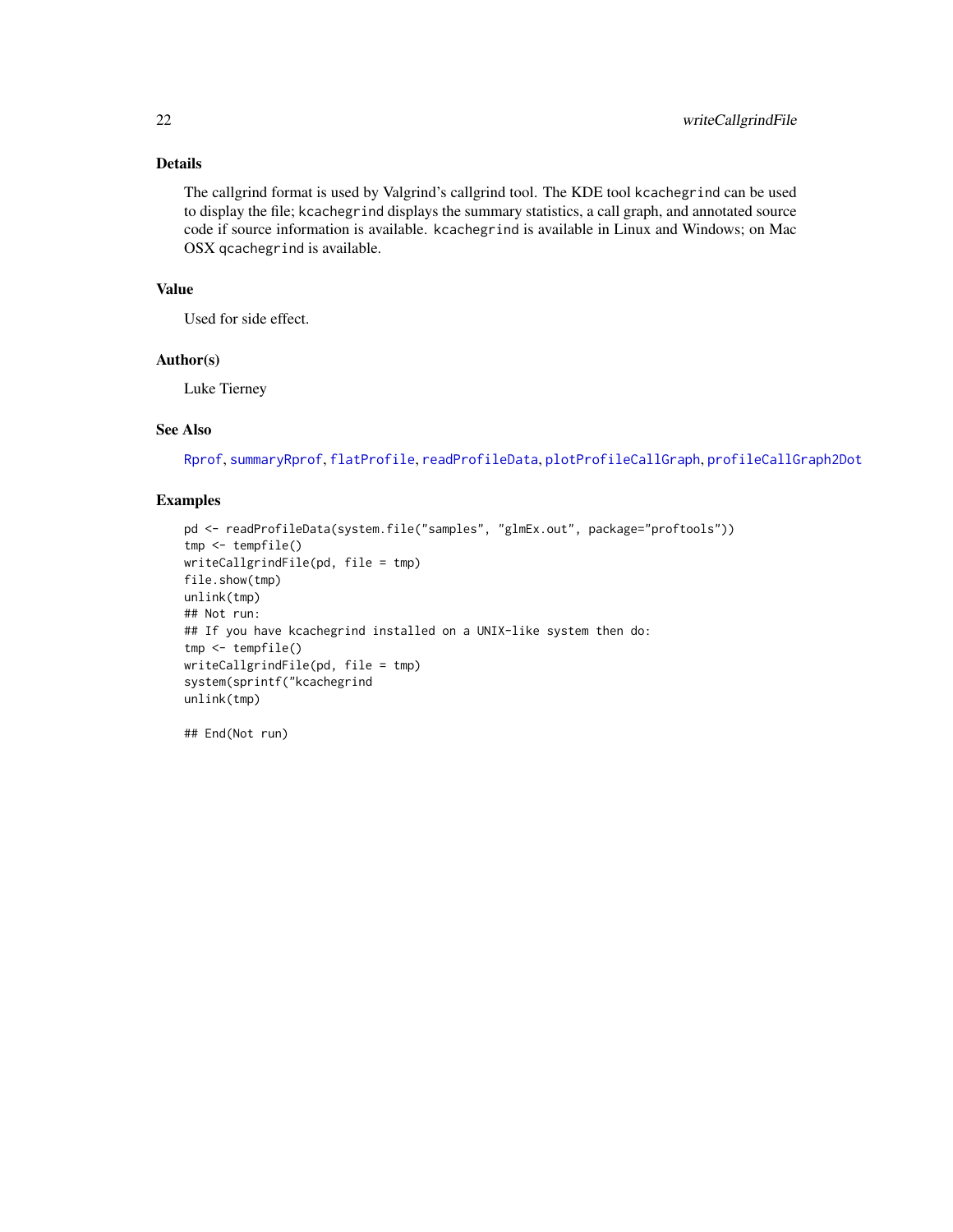# <span id="page-22-0"></span>**Index**

∗ hplot plot.proftools\_profData, [9](#page-8-0) ∗ programming annotateSource, [3](#page-2-0) callTreeGraphs, [4](#page-3-0) filterProfileData, [5](#page-4-0) flatProfile, [7](#page-6-0) hotPaths, [8](#page-7-0) plotProfileCallGraph, [10](#page-9-0) printProfileCallGraph, [12](#page-11-0) profileCallGraph2Dot, [13](#page-12-0) profileExpr, [16](#page-15-0) readProfileData, [17](#page-16-0) rgl-package, [2](#page-1-0) styles, [18](#page-17-0) summaries, [19](#page-18-0) utils, [21](#page-20-0) writeCallgrindFile, [21](#page-20-0) ∗ ts plot.proftools\_profData, [9](#page-8-0) ∗ utilities annotateSource, [3](#page-2-0) callTreeGraphs, [4](#page-3-0) filterProfileData, [5](#page-4-0) flatProfile, [7](#page-6-0) hotPaths, [8](#page-7-0) plotProfileCallGraph, [10](#page-9-0) printProfileCallGraph, [12](#page-11-0) profileCallGraph2Dot, [13](#page-12-0) profileExpr, [16](#page-15-0) readProfileData, [17](#page-16-0) rgl-package, [2](#page-1-0) styles, [18](#page-17-0) summaries, [19](#page-18-0) utils, [21](#page-20-0) writeCallgrindFile, [21](#page-20-0) annotateSource, *[2](#page-1-0)*, [3](#page-2-0)

calleeTreeMap, *[2](#page-1-0)*, *[9](#page-8-0)*

calleeTreeMap *(*callTreeGraphs*)*, [4](#page-3-0) callSummary, *[2](#page-1-0)* callSummary *(*summaries*)*, [19](#page-18-0) callTreeGraphs, [4](#page-3-0) filterProfileData, *[2,](#page-1-0) [3](#page-2-0)*, *[5](#page-4-0)*, [5,](#page-4-0) *[9](#page-8-0)* flameGraph, *[2](#page-1-0)*, *[9](#page-8-0)* flameGraph *(*callTreeGraphs*)*, [4](#page-3-0) flatProfile, *[2,](#page-1-0) [3](#page-2-0)*, *[5,](#page-4-0) [6](#page-5-0)*, [7,](#page-6-0) *[9](#page-8-0)*, *[11](#page-10-0)*, *[13](#page-12-0)*, *[15](#page-14-0)*, *[17](#page-16-0)*, *[19,](#page-18-0) [20](#page-19-0)*, *[22](#page-21-0)* funSummary, *[2](#page-1-0)*, *[16](#page-15-0)* funSummary *(*summaries*)*, [19](#page-18-0) google.style, *[11](#page-10-0)*, *[15](#page-14-0)* google.style *(*styles*)*, [18](#page-17-0) hotPaths, *[2](#page-1-0)*, *[5](#page-4-0)*, [8](#page-7-0) identify.proftools\_calleeTreeMap *(*callTreeGraphs*)*, [4](#page-3-0) identify.proftools\_flameGraph *(*callTreeGraphs*)*, [4](#page-3-0) pathSummary, *[2](#page-1-0)* pathSummary *(*summaries*)*, [19](#page-18-0) plain.style, *[11](#page-10-0)*, *[15](#page-14-0)* plain.style *(*styles*)*, [18](#page-17-0) plot, *[2](#page-1-0)* plot.proftools\_profData, [9](#page-8-0) plotProfileCallGraph, *[2](#page-1-0)*, *[5,](#page-4-0) [6](#page-5-0)*, *[8,](#page-7-0) [9](#page-8-0)*, [10,](#page-9-0) *[13](#page-12-0)*, *[15](#page-14-0)[–17](#page-16-0)*, *[19,](#page-18-0) [20](#page-19-0)*, *[22](#page-21-0)* printProfileCallGraph, *[8](#page-7-0)*, *[11](#page-10-0)*, [12,](#page-11-0) *[15](#page-14-0)*, *[17](#page-16-0)*, *[19,](#page-18-0) [20](#page-19-0)* profileCallGraph2Dot, *[5,](#page-4-0) [6](#page-5-0)*, *[8,](#page-7-0) [9](#page-8-0)*, *[11](#page-10-0)*, *[13](#page-12-0)*, [13,](#page-12-0) *[17](#page-16-0)*, *[19,](#page-18-0) [20](#page-19-0)*, *[22](#page-21-0)* profileDataCycles *(*utils*)*, [21](#page-20-0) profileExpr, *[2](#page-1-0)*, [16](#page-15-0) proftools *(*rgl-package*)*, [2](#page-1-0)

proftools-package *(*rgl-package*)*, [2](#page-1-0)